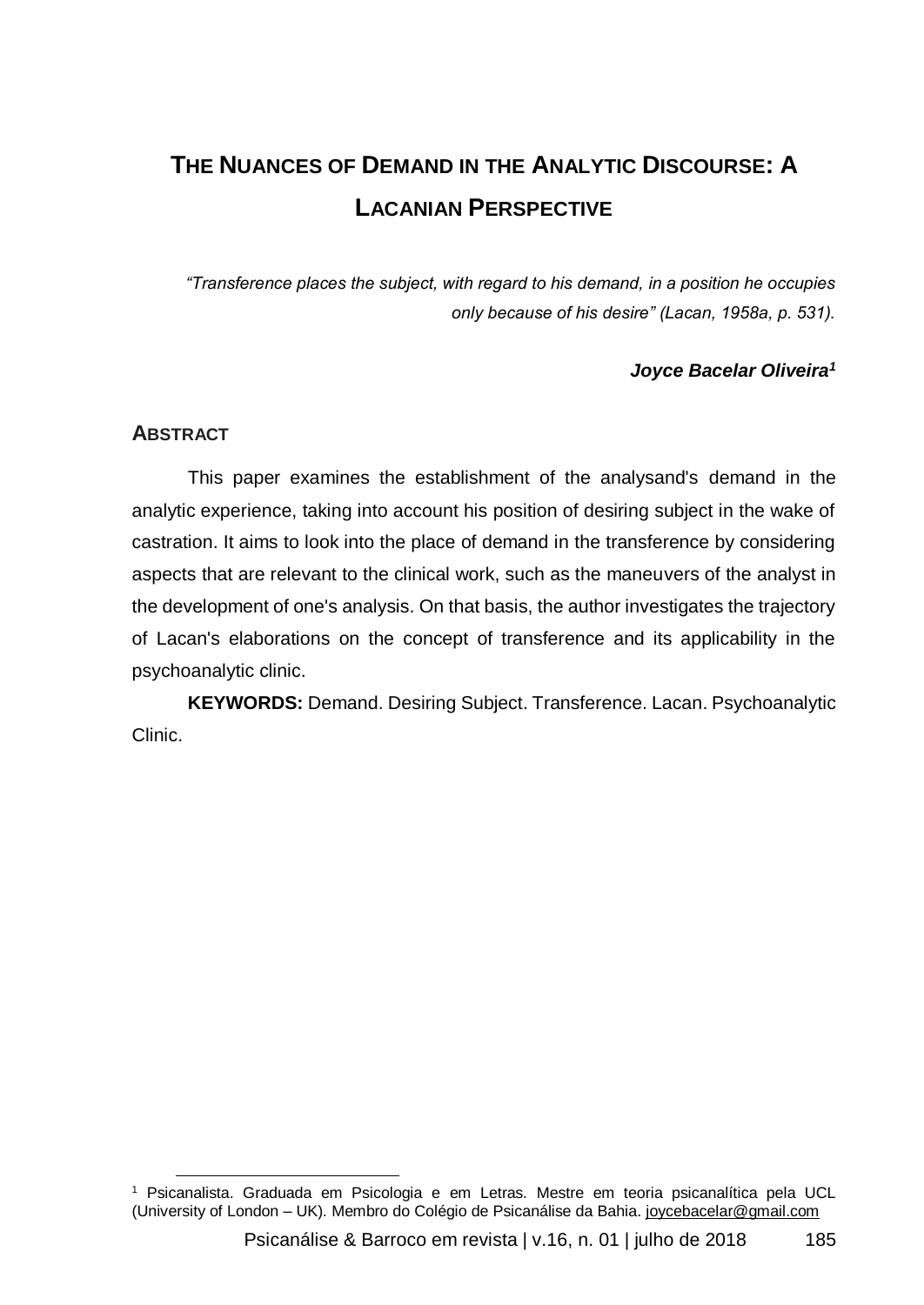# **INTRODUCTION**

I focus my research on the place of demand in the transference to investigate the nuances of the demand in the analytic discourse based on the neurotic psychic structure. This is because there is only demand<sup>2</sup> in neurosis. The neurotic structure is a result of the process of castration. The subject has to undergo castration for the establishment of demand and subsequent desire. Otherwise, demands are reduced to needs only without being affected by the symbolic realm. For instance, psychotics do not experience the process of castration due to the kind of attachment they have with their mothers. In the case of perversion, castration occurs but there is a denegation of it. This means that the establishment of demand does not involve the structure of desire as an effect as well. With this in mind, I would like at this stage to investigate the neurotic structure.

To examine the nuances of demand in the transference is fundamental for understanding the path of desire. However, it is critical to note that it is not really what is demanded that is in question, i.e., the object of the demand. Once the fundamental demand is repressed through the process of castration, what is demanded is simply not what is desired. Rather, demand presents itself through representatives. Lacan defined these representatives as signifiers that correspond to what has undergone repression. That is, demand is represented in a symbolic manner through the chain of the discourse. Thus, it is always demand for something else in a metonymic way in which one signifier of the demand slides to the next one giving a sense of varied possibilities. On that basis, it is crucial to investigate the subject in relation to his demand, bearing in mind that the primal demand is repressed, disguised. The signifiers, which represent this demand, allow the subject to articulate the repressed signifiers in the analytic situation as long as there is access to the unconscious. Nevertheless, what is also of great importance to consider regarding demand is its sexual element in the Oedipus complex. The existence of discourse, through which the subject posits himself, is with respect to his instinctual demand towards his mother and subsequent castration. This involves the subject's effacement by the work of the first repression as a consequence of the Oedipal wishes. Therefore, in the wake of

l  $2$  Demand for Lacan is what goes beyond a request, in a sense that it is what symbolically is behind a request. For instance, when a patient demands analysis, he is also unconsciously demanding care and love.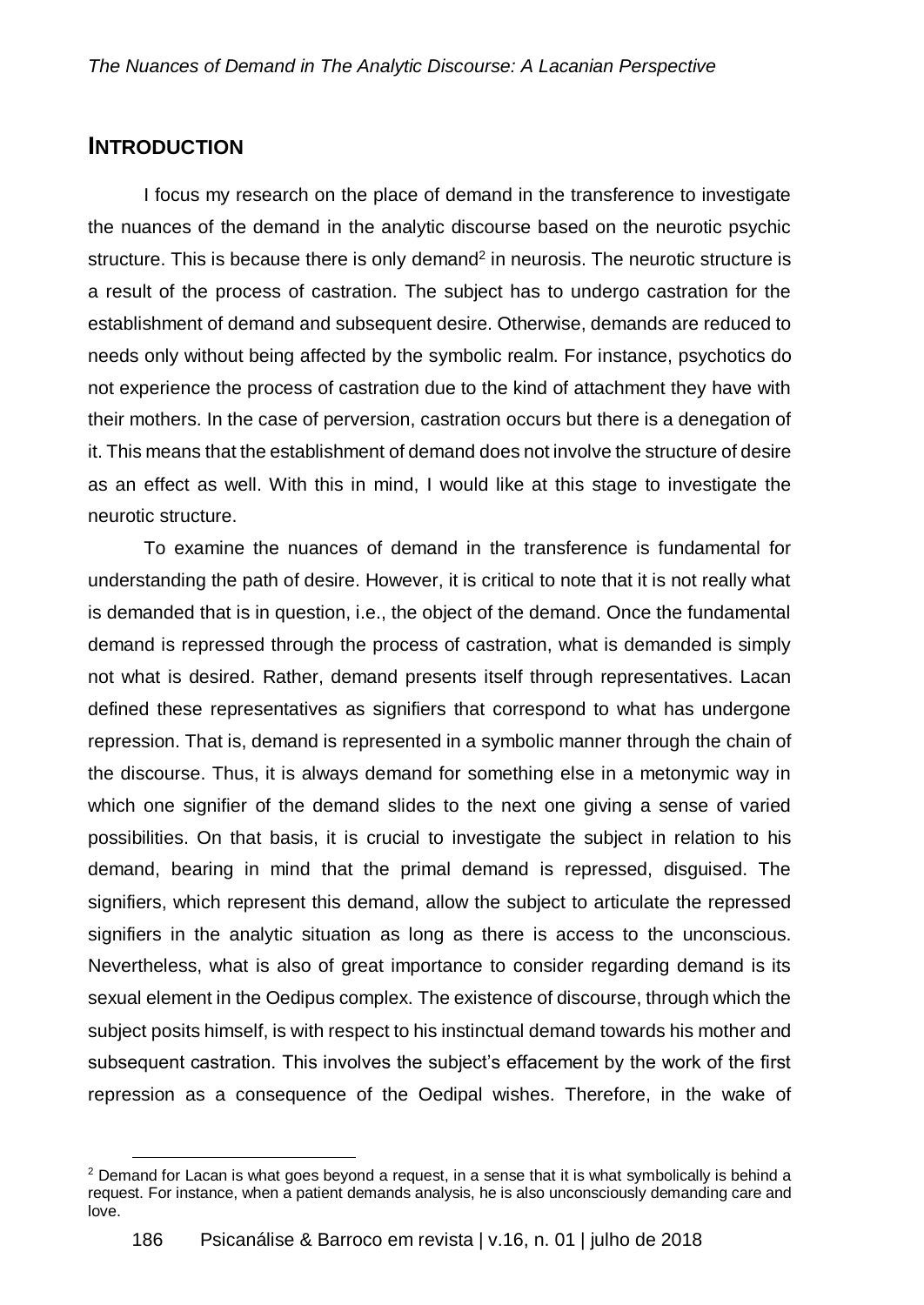castration, there is also the sexual reality of the subject of the unconscious<sup>3</sup>, which is the repressed form of his instinctual wishes towards his mother. Furthermore, there is always something that is left out in the process of repression of those instinctual wishes, remaining unsymbolized, which plays an important role with regards to the drives. Hence, the subject in renouncing his incestuous object in the name of his desire becomes a desiring speaking subject. As a desiring speaking subject, he positions himself with respect to discourse, but there is still something unsymbolized that interferes in the subject's functioning, which is the action of the drives. Therefore, it is essential for the development of one's analysis to situate the subject of the unconscious in relation to his demand and sexual reality, and, in addition, to the manifestation of drives in order to track down his desire.

The analysand displays various kinds of demand in an analysis. The different forms that demand takes throughout the analysis is the tool in the analyst's hands to keep track of the path of desire. Initially, demand presents itself as a request for analysis by the patient. This request is important to get analysis started and delineate what is behind this demand. In other words, what the patient's position is in relation to his desire. However, the crucial move is the establishment of the place of demand in the transference. In what follows, I demonstrate how demand presents itself in the transference, or the engagement of the subject in the analytic discourse, and the importance of the establishment of demand in the course of analysis.

# **THE CONCEPT OF TRANSFERENCE IN LACAN**

At this point, I think it is important to explore the concept of transference in Lacan. Lacan gave a different approach to it through his clinical and theoretical elaborations on the topic. He used much of Freud's formulations on the concept of transference (Freud, 1911/1913), such as resistances, which are mechanisms of defense unconsciously used by the patient against the development of the treatment, the analyst's position in the session like an opaque mirror, not letting his emotions get involved in the analytic session, and the concept of repetition, in which the patient repeats infantile experiences and feelings through his relationship with the analyst. These are fundamental points to be considered in approaching the theme of

l  $3$  Lacan uses in his seminars and writings the terms subject of the unconscious or subject of the signifier to define the structure of the castrated subject. Hence, the formation of unconscious is due to the process of castration. Besides that, the unconscious is formed of signifiers.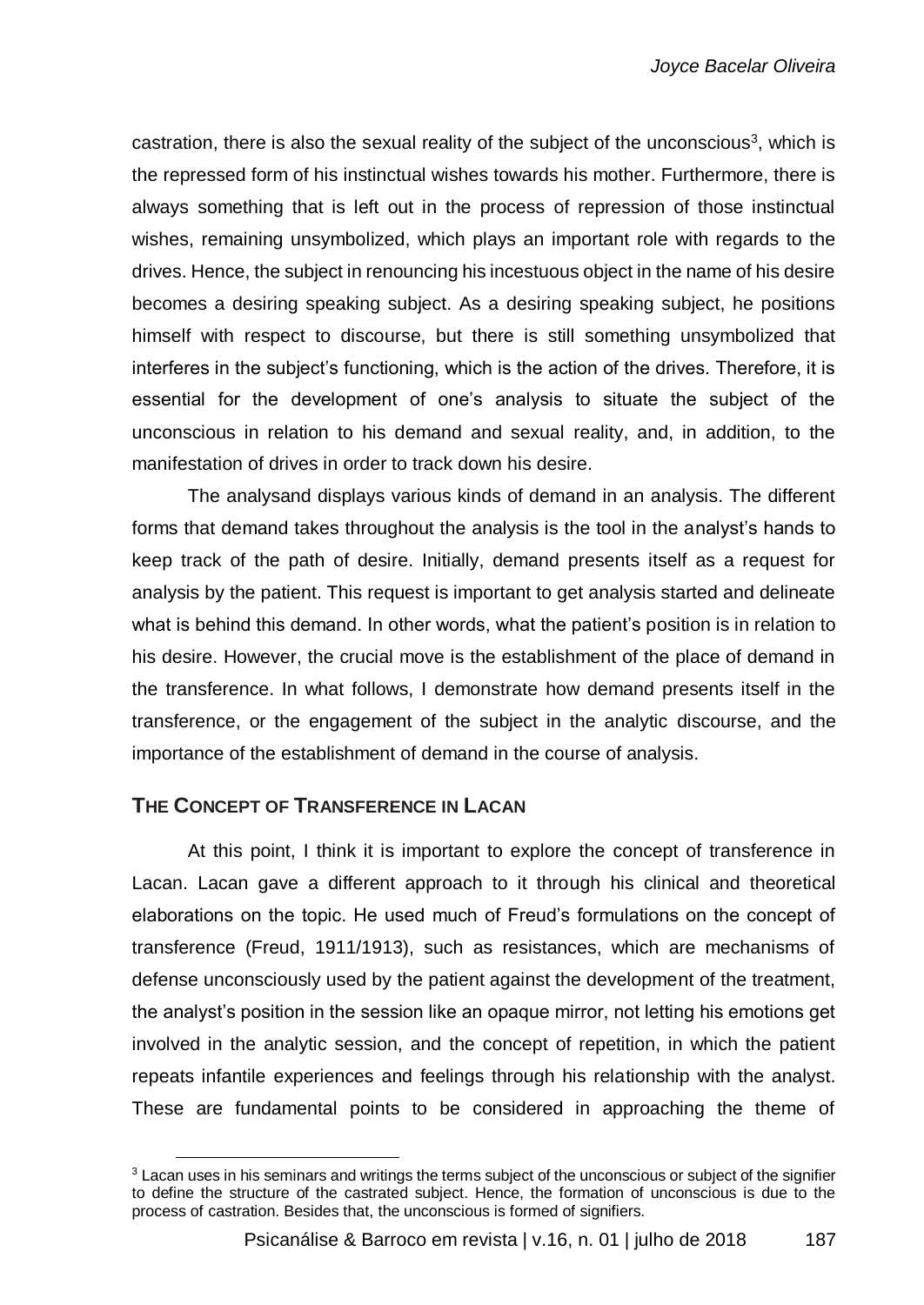transference, and Lacan made good use of them in his elaborations. In the seminar "Transference" (1961), Lacan stated that transference was the automatism of repetition where the patient repeats himself with respect to others in the analytic situation. In doing so, Lacan was willing to introduce transference in a way that he could develop the notion of transferential love. However, the analyst is only an empty mirror, as reflective as possible, in a sense that the subject sees himself in his relationship with others, but the subject should not confuse himself with the place of what is reflected. This is possible owing to the withdrawal of the analyst's ego from the dyadic relationship through his act of silence. In other words, the analyst makes himself invisible for the subject in a sense that his feelings are not part of the analytic setting. Moreover, in his attentive silence, he keeps quiet instead of responding, in a way that he supports the subject's speech rather than allowing the patient to form a new "alienation"<sup>4</sup> in relation to the figure of the psychoanalyst. That is, the analysand should not become identified with the analyst. Hence, silence presupposes interpretation as well as interpretation presupposes presence. Lacan then said:

> The point on which there can be centred the question of the function of the analyst as a mirror – it is not the mirror of specular assumption that is in question – I mean as regards the place that he, the analyst, has to hold, even if it is in this mirror that there must be produced the virtual specular image. This virtual image which is here at i prime o, i'(o), here it is and it is indeed in effect what the subject sees in the other, but he only sees it there in so far as he is in a place which is not confused with the place of what is reflected (Lacan, 1961, p. 3).

In the seminar "Four Fundamental Concepts of Psychoanalysis" (1964), Lacan further developed the concept of transference giving it a new approach according to his clinical findings. In this seminar, Lacan elaborated that the automatic repetition was no longer related to transference. Transference is essentially resistant, in a sense that the communication of the unconscious is interrupted by the emergence of transferential feelings. Thus, transference is seen as an obstacle for the automatic repetition and results in the closure of the unconscious. Hence, the concept of the automatic repetition developed in the seminar "Transference" (1961), in which Lacan stated that transference was the automatism of repetition where the patient repeats himself with respect to others in the analytic situation, no longer held. This is how Lacan put it:

l <sup>4</sup> The term alienation in Lacan is used to describe the condition of the subject to recognize himself through the Other. In other words, it is a way to infer the condition of identification of the subject with someone.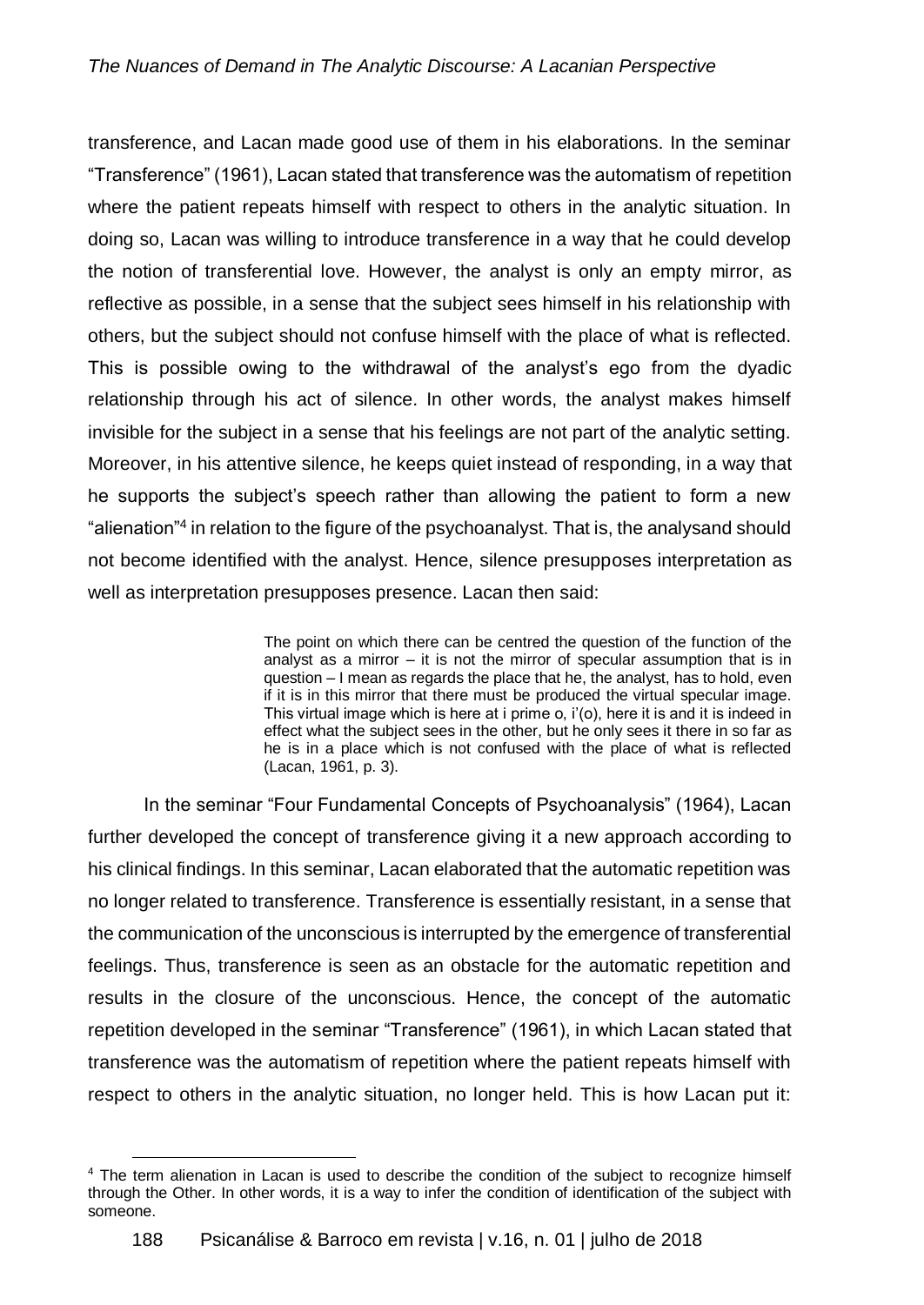"What Freud shows us, from the outset, is that the transference is essentially resistant, Ubertragungswiderstand. The transference is the means by which the communication of the unconscious is interrupted, by which the unconscious closes up again. Far from being the handling over of the powers to the unconscious, the transference is, on the contrary, its closing up" (Lacan, 1977, p. 130).

Here, the concept of the automatic repetition concerns the definition of the unconscious insofar as the subject manifests himself as a stumbling, a fading away, a discontinuity, a vacillation in this repetition through the signifiers. This appears not to be enacted by the transference anymore. However, paradoxically, transference was formulated as an enactment of the sexual reality of the unconscious through tuché of repetition. Lacan borrowed the concept of Tuché from Aristotle<sup>5</sup> and translated it as the encounter with the real. Tuché of repetition is the encounter with the real because in the symbolic repetition of the unconscious' sexual reality, there is an appeal in the subject's psychic life to an encounter with the initial real. The initial real is the drive, the sexual portion not assimilated by the signifier, left unsymbolized, unrepressed, needing signification. Hence, transference was established on the basis of the sexual real in repetition, instead of the automatic repetition of signifiers. In articulating the sexual real with respect to repetition, Lacan is using Freud's concepts of death drive and repetition formulated in "Beyond the Pleasure Principle" (1920). In these concepts, Freud gave emphasis to the destructive repetition of unbearable past experiences, which caused enjoyment at some point in life, but for a threatening reason related to the Oedipus complex, were suppressed in earlier stages of life. Lacan used Freud's elaborations on the death drive and repetition by also giving attention to the portion of the unconscious' sexual reality and the action of the drives, the unsymbolized part, around it. In the seminar "The Ethics of Psychoanalysis" (1960b), Lacan constructed the concept of jouissance as a symbolic repetition determined by the manifestation of the drives, which is of the real register<sup>6</sup>. Therefore, in the same way as the death drive, jouissance is what goes against life, in a sense that the subject in his symbolic repetition finds satisfaction in displeasure. Lacan then stated:

 $\overline{a}$ 

<sup>&</sup>lt;sup>5</sup> Aristotle uses the concept of Tuché in his search for causes to the question "why?"

 $6$  The real is a Lacanian concept characterized as what escapes the symbolic, that is, it is what the signifier failed to represent. The drive is situated in relation to the real register because it was left unsymbolized by the action of the signifiers.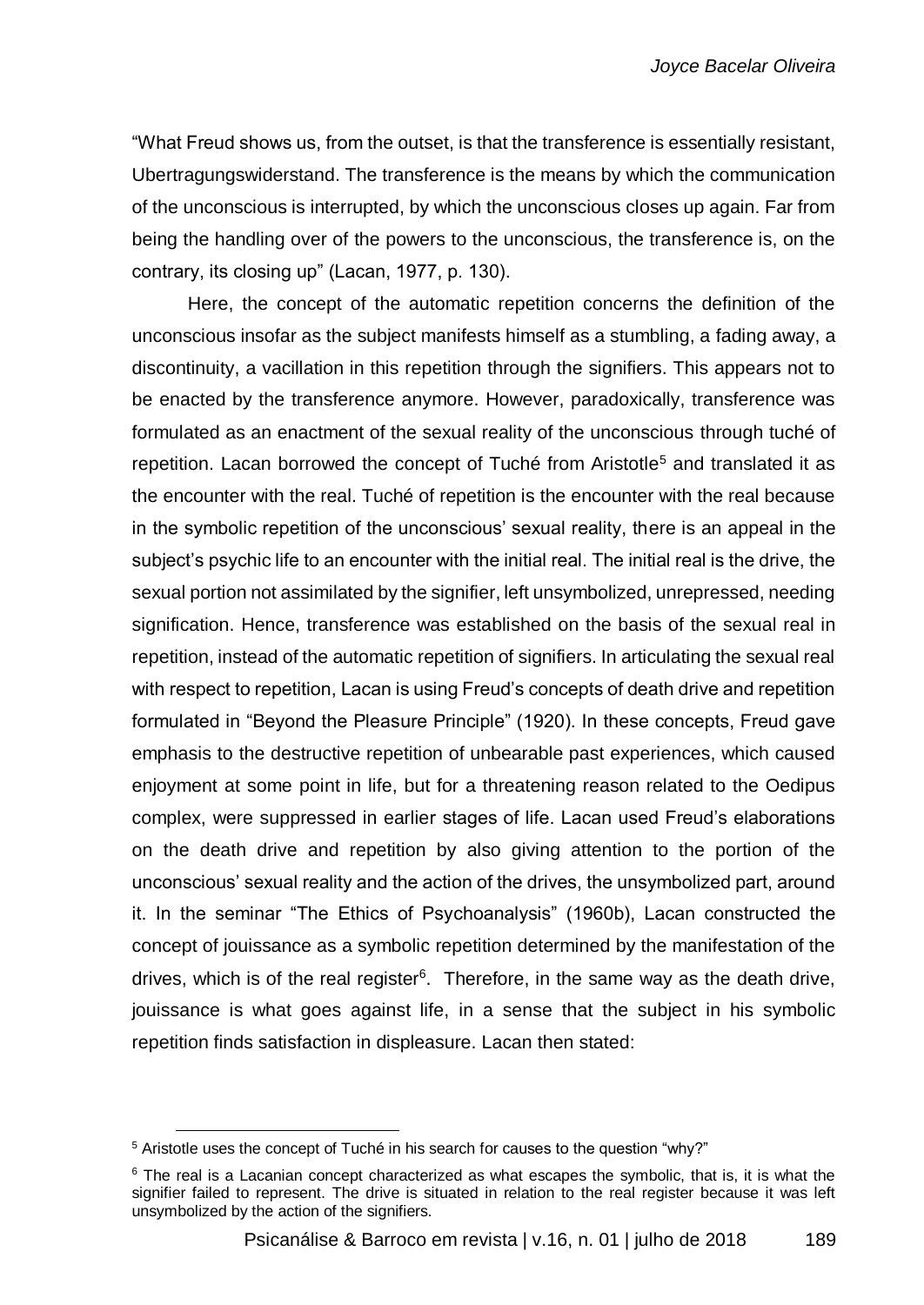The correct concept of repetition must be obtained in another direction, which we cannot confuse with the effects of the transference taken as a whole. Our next problem, when we approach the function of transference, will be to grasp how the transference may lead us to the heart of repetition. That is why it is necessary to ground repetition first of all in the very split that occurs in the subject in relation to the encounter. The split constitutes the characteristic dimension of analytic discovery and experience; it enables us to apprehend the real, in its dialectical effects, as originally unwelcome. It is precisely through this that the real finds itself, in the subject, to a very great degree the accomplice of the drive – which we shall come to last, because only by following this way will we be able to conceive from what it returns (Lacan, 1964a, p. 69).

Still, the concept of transference further developed by Lacan in the seminar "Four Fundamental Concepts of Psychoanalysis" (1964a) appears to be paradoxical. This is due to the fact that transference can at the same time be responsible for setting up resistances - meaning the closure of the unconscious - and be important for its opening. Thus, the role of the psychoanalyst in the transference deserves special attention in the course of one's analysis. I further elaborate on that below.

# **HOW DEMAND IS INSTITUTED IN THE TRANSFERENCE**

 $\overline{a}$ 

The establishment of demand in the transference takes place when the desire of the analyst to lead one's analysis is operating. For Lacan, the desire of the analyst is crucial for demand to be instituted, that is, for the engagement of the analysand in the analytic discourse. Once the analysand attributes knowledge to the psychoanalyst and ascribes him as "subject supposed to know"<sup>7</sup> about his sufferings, the analyst occupies the place of the Other<sup>8</sup> for the analysand. Besides, when the analysand places the analyst as the Other, he is also creating hypotheses regarding the position that the analyst occupies, leading the patient to idealize his analyst. Therefore, the analyst initially is idealized by the analysand, creating a tension in the analysis, an impasse due to the establishment of the patient's subordination to the analyst. This results in impediment for the flow of free associations and development of the analytic discourse. It is worth highlighting that the very first demand that is instituted in the transference is fundamental for the structuring and establishment of the analysis. However, this demand needs to be transformed during the analysis, otherwise the analyst will always be the Other for the patient, not allowing the progress of the analytic

 $7$  Subject Supposed to Know is a Lacanian concept used to designate the place that the analyst occupies at the beginning of one's analysis.

<sup>&</sup>lt;sup>8</sup> The big Other is a concept that Lacan developed to represent the place designated by a subjective authority in the subject's life.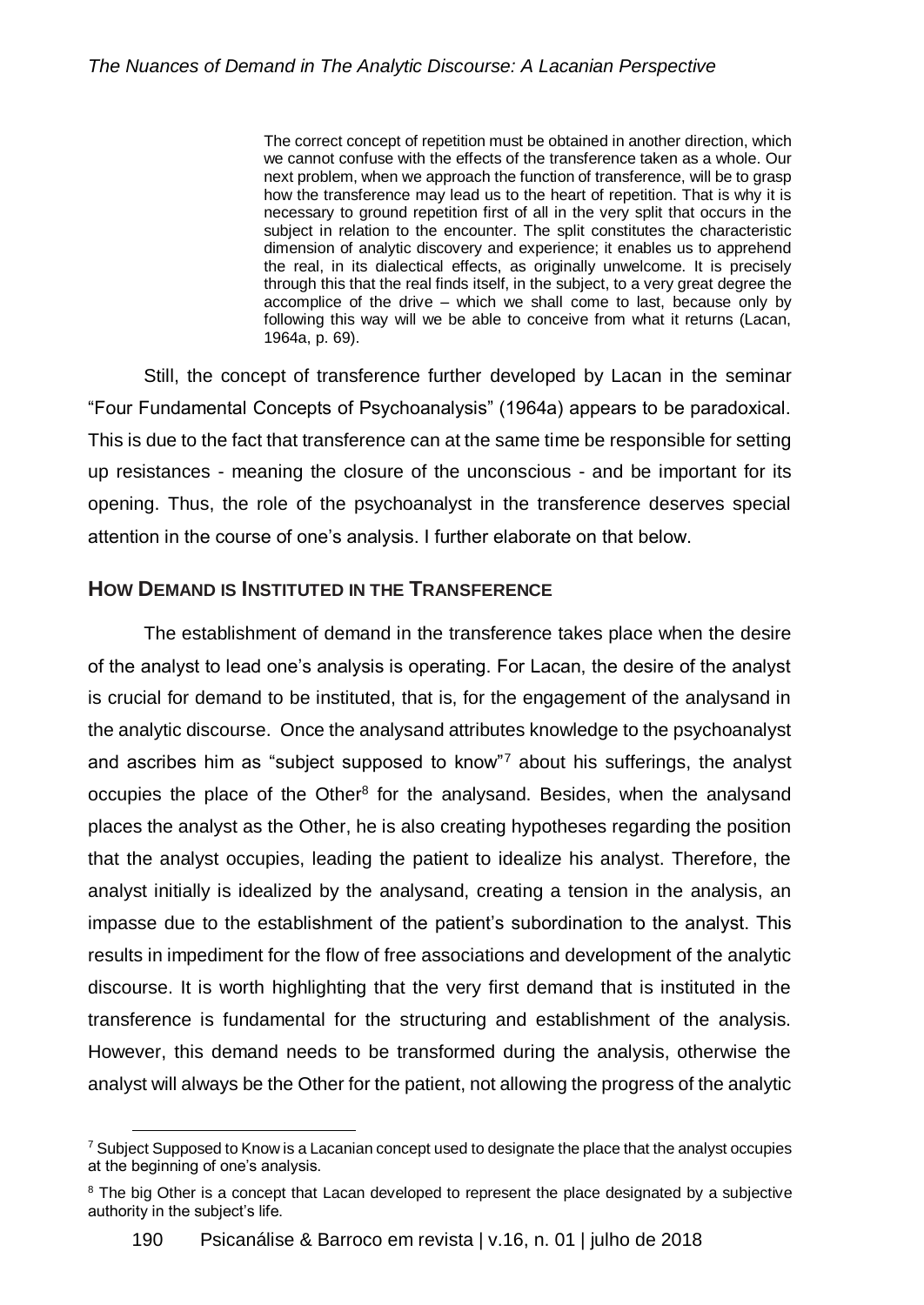experience. This means, the subject will get stuck on a new alienation in relation to the analyst, which is to become identified with the analyst as it has already happened with the Other as a consequence of castration. In doing so, the patient will unconsciously find ways to boycott his analysis, such as censuring his speech and, consequently, not permitting the unconscious material to come up during the analytic sessions, making up stories, being late or cancelling the sessions. The important step to be taken by the analyst is to assume the reverse place of the one he has been designated by the analysand.

In the seminar "The Other Side of Psychoanalysis" (1970), Lacan formulated the place of "make-believe object a cause of desire" within the analyst's discourse to function as the reversal to the role of idealization. The "object a cause of desire" is equivalent to the "lost object" from the process of castration. The "lost object" is what became of the "imaginary phallus" ("object a of desire") that the child tried to be for his mother in the Oedipus complex. Besides that, the "object a cause of desire" has a metonymic function with respect to desire. This sets desire in motion once the "object a of desire" is lost. In occupying symbolically the place of "make-believe object a cause of desire", the analyst presents the "lost object" in order to cause the patient's desire, instead of being the figure to be identified with. It is important to bear in mind that if the object is forever lost, what can be obtained from its reappearance in the analyst's discourse is the lack itself. Thus, the place of "object a cause of desire" has the same function as that of the lack of the subject due to the castration: the one that determines the division of the subject. This division, which is also represented by a lack, takes place when the subject goes through castration. That is, the subject becomes a divided subject and no longer the object of the mother's desire. The lack or division from the process of castration is essential for the constitution of the desiring subject. Therefore, the analyst presents symbolically the lack of his being to the analysand in order to give way to the analysand's speech. In this way, the analyst confronts the divided subject with his own desire, making him realize that he is the one, not the analyst, who is supposed to know about himself as Lacan (1964a) stated: "what I have depicted here by means of the rim comes back on to the plane constituted by the locus of the Other, from the place where the subject, realizing himself in his speech, is instituted at the level of the subject who is supposed to know" (LACAN, 1970 p. 271).

To examine further the status of the place of demand in the transference is crucial to look closely at the analyst's discourse. The discourse of the analyst is the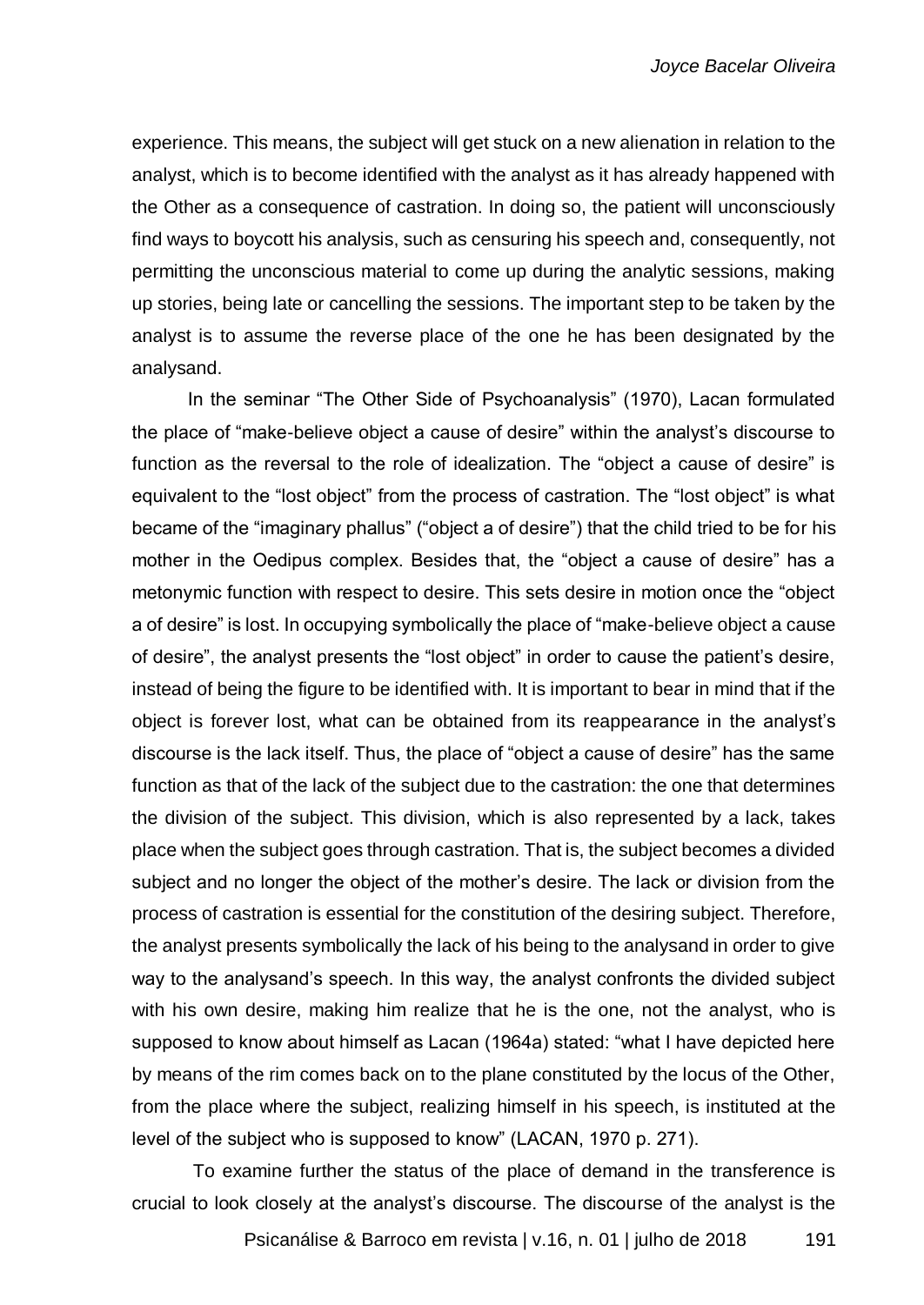discourse that provokes the patient's discourse once the analyst disinvests himself of the place of the Other. This means, as an effect of the analyst's discourse, the truth of the subject emerges in the sessions as he tries to work through the unconscious material around the manifestation of the drives, the unsymbolized part. Lacan (1970) then remarked on the importance of the analyst's discourse in the development of one's analysis: "It's another question to ask what the analyst is taking the place of when he unleashes the movement that invests the subject supposed to know – a subject who, by being recognized as such, is, with regard to the analyst, ready in advance for what is called transference… The analyst makes himself the cause of the analysand's desire" (LACAN, 1970 p. 38).

In occupying the place of "object a cause of desire", the analyst is maneuvering the transference and, consequently, situating the analysand in his own division. Hence, instead of the analyst being in the place of the master for the patient, he removes himself from this place of power to cause the desire of the subject. As a result of this operation, the demand of the analysand towards the analyst modifies in the transferential relationship, permitting the opening of the unconscious. This implies a subsequent connection between the patient's demands and his sexual reality linked to the manifestation of the drives. It is a fundamental modification that should take place in analysis in order to give way to the analysand's subjectivity, thus desiring subject, instead of letting the analysand remain attached to his rationality.

#### **DEMANDS OF THE ANALYSAND**

Demand takes up diverse forms in the course of analysis. The very first demand is for cure even if the analysand is not aware of it. For instance, the analysand may want to be in analysis due to his analytic training. However, the analysand still seeks analysis because he is not well despite the fact that he may not be conscious of it. Thus, the analysis is for the analysand a way out of his pain and he sees the analyst as the one who knows about his difficulties and can resolve them. On the other hand, the analysand is not aware that satisfaction does not always involve happiness, or pain may unconsciously bring satisfaction of some sort. Neither does he know the extent to which he really desires to get rid of the suffering as he has become attached to it as part of his life. "The first ambivalence proper to every demand is that in every demand there is also implied that the subject does not want it to be satisfied, aims in itself at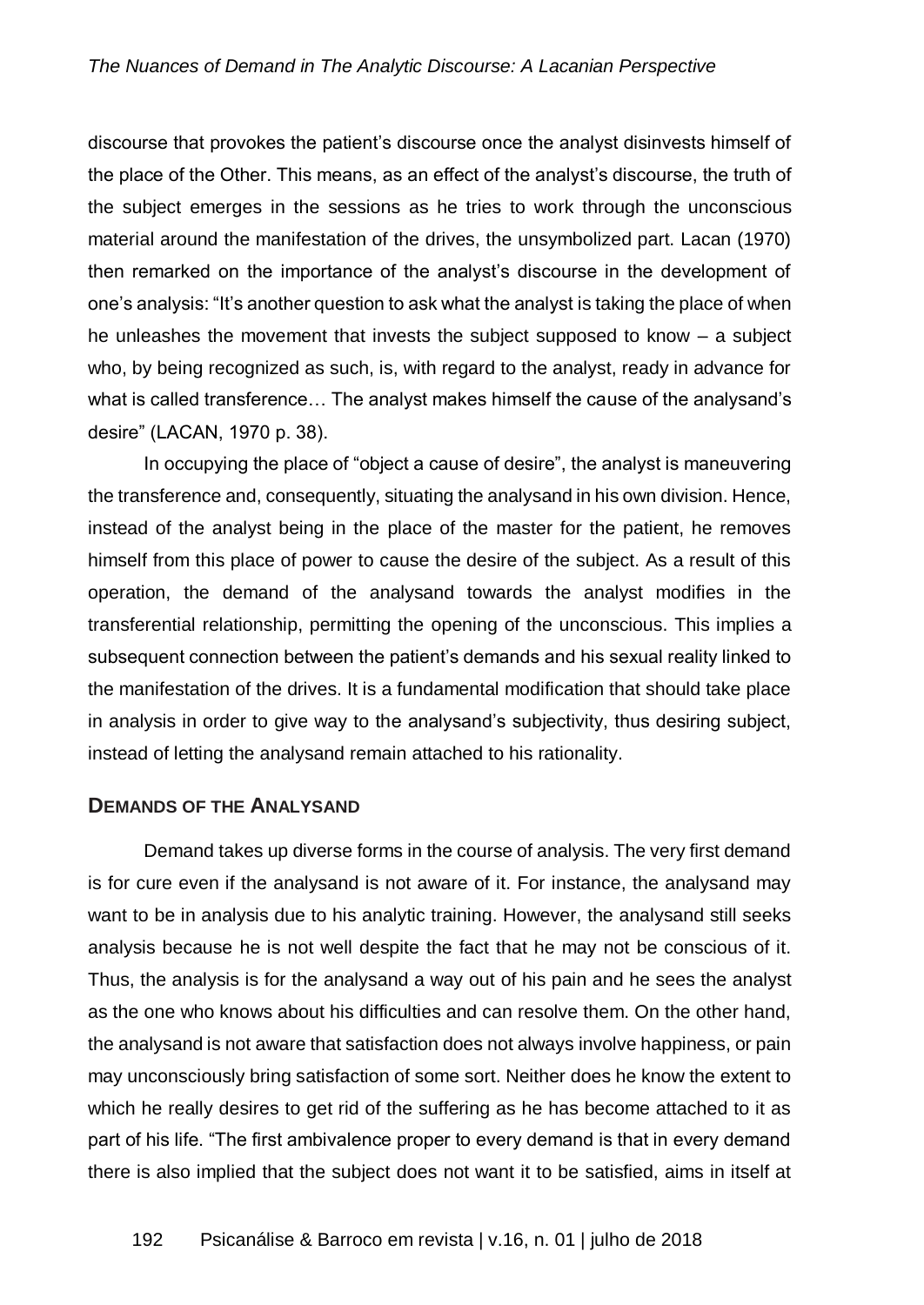the safeguarding of desire, testifies to the blind presence of the unnamed, blind desire" (LACAN, 1961, p. 6).

Once the analysand places the analyst in the position of "subject supposed to know", which is the place of the Other who has a subjective authority over the subject, demand begins to take the form of demand for love. The subject wants to be loved, keeping the place of the analyst as the one who knows about him and can take care of him. However, this idealized place makes room for all resistances that the patient unconsciously sets up in the transference, not allowing the opening of the unconscious and access to the truth of the subject. Lacan (1964a) then said:

> What emerges in the transference effect is opposed to revelation. Love intervenes in its function, revealed here as essential, in its function as deception. Love, no doubt, is a transference effect, but it is its resistance side. We are linked together in awaiting this transference effect in order to be able to interpret, and at the same time, we know that it closes the subject off from the effect of our interpretation. The alienation effect, in which is articulated, in the relation of the subject to the Other, the effect that we are, is here absolutely manifest (p. 253).

The only way out is to change the form of demand through a maneuver of the analyst. It is from this idealization that the analyst has to fall as mentioned above. The analyst has to remove himself from this idealized position in order to occupy the place of "object a cause of desire". In this way, he gives space for the analysand to utter his demands around his sexual reality. In doing so, the analysand makes a connection between his demands and sexual reality, bringing out the unconscious material linked to the action of the drives. Otherwise, the analysand gets arrested in his censorship towards the Other, not permitting himself to work through the unconscious material and symbolize the manifestation of the drives.

Yet, the analyst should handle all demands that take form in the discourse of the patient throughout the analysis. Lacan stated that as the analysis goes on, the analyst copes with all articulations of the subject's demand, especially those ones associated with the sexual reality. However, the psychoanalyst must deal with them only from his place in the transference, which is, according to Lacan, that of the dummy. That is, the analyst conducts the analysis in such an impassive way that he is dispossessed of his own feelings, playing the dead in his relationship with the analysand. In doing so, the analyst plays the "game" in order to activate the analytic discourse, but he does not play with his own feelings. That is, "what is certain is that the analyst's feelings have only one possible place in the game, that of the dummy;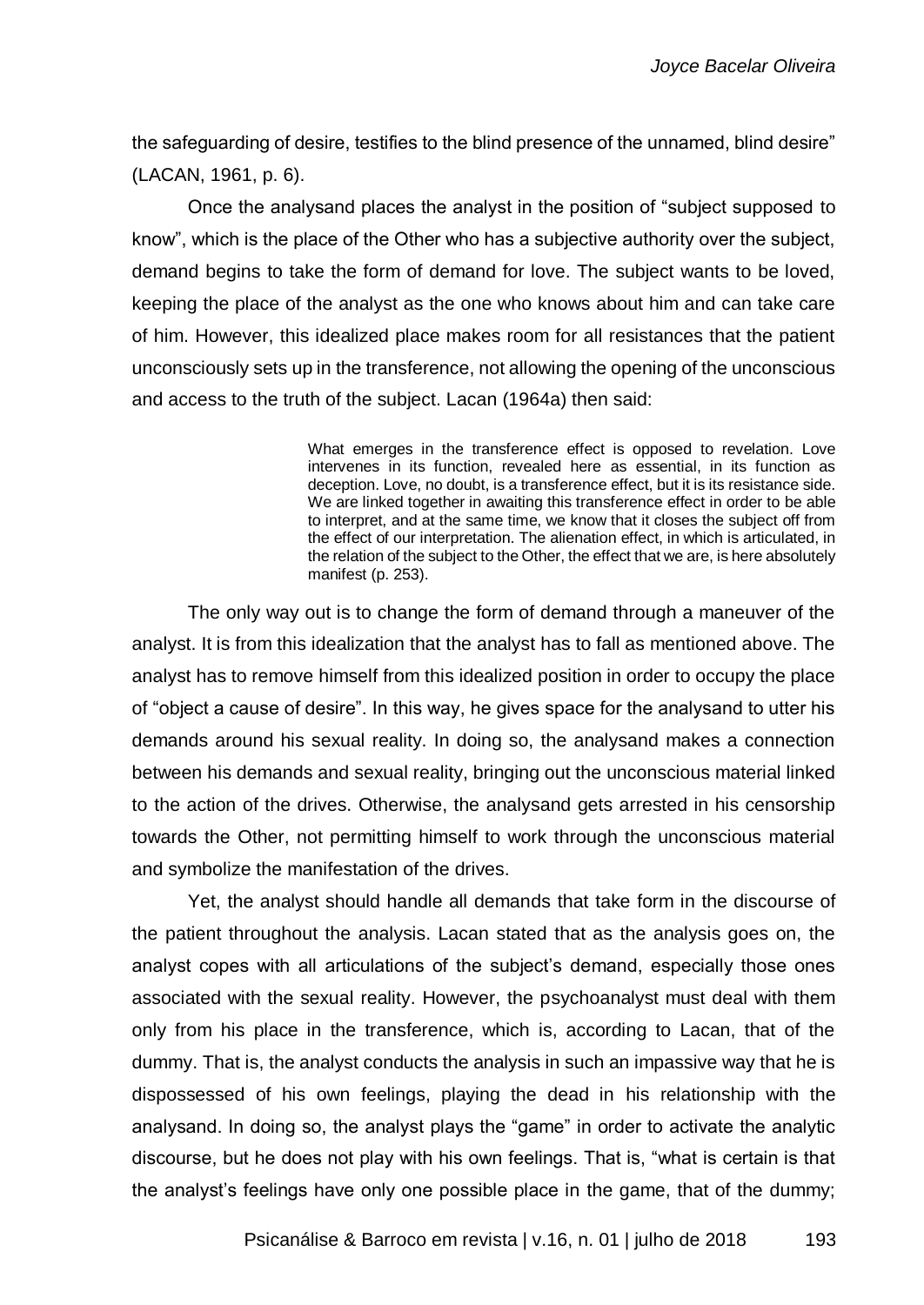and that if the dummy is revived the game will proceed without anyone knowing who is leading it" (LACAN, 1958a, p. 493).

#### **DEMAND, THE SIGNIFIER**

l

Lacan borrowed the concept of signifier from the linguist Ferdinand Saussure (1911) and related it to a concept that Freud had formulated and used in his writings: "ideational representatives"<sup>9</sup> . For Freud, ideational representatives are the unconscious expressions of the instinctual demand of the child towards his mother. Thus, Lacan used the concept of signifier in the same way Freud did with the concept of the ideational representatives.

The instinctual demand of the child towards his mother (Other) is an effect of the demand of the child's mother. This deserves special attention in understanding the appearance of the signifier that has been repressed and represents the instinctual demand of the child. "Here the subject designates himself in the evacuated object as such. Here is, as I might say, the zero point of desire. It reposes entirely on the effect of the demand of the Other. The Other decides about it, and indeed it is here that we find the root of this dependency of the neurotic" (LACAN, 1961, p. 7).

The very first demand in one's life is towards the mother. This demand initially takes the shape of needs to be fulfilled in the course of one's development. But these needs soon become proper demands once they are affected by the symbols that surround the subject in the environment. For instance, once the child seeks food not only as a fulfillment of his needs but also as an assurance that he is cared and loved, he starts to symbolize presences and absences of the mother as well. Since the mother first occupies the place of the Other in the relationship with the child, the child is willing to be the sole object of the mother's desire. It is important to bear in mind that the child's demand is established by the mother's position in their relationship. This means that the child's demand is caused by the mother's demand with regards to the child. Hence, the mother actively participates in this symbiotic relationship with the child, displaying demands towards him and permitting this enjoyment (jouissance) to take place. In the seminar "Identification" (1962), Lacan stated that it is through the dependency on the demand of the Other that the child tries to found his desire. That is, it is through the dependency on the demand of the mother, which is an unconscious

<sup>&</sup>lt;sup>9</sup> Ideational representatives are also known as the representations of the ideas of things, or even symbolic representation along Freud's work.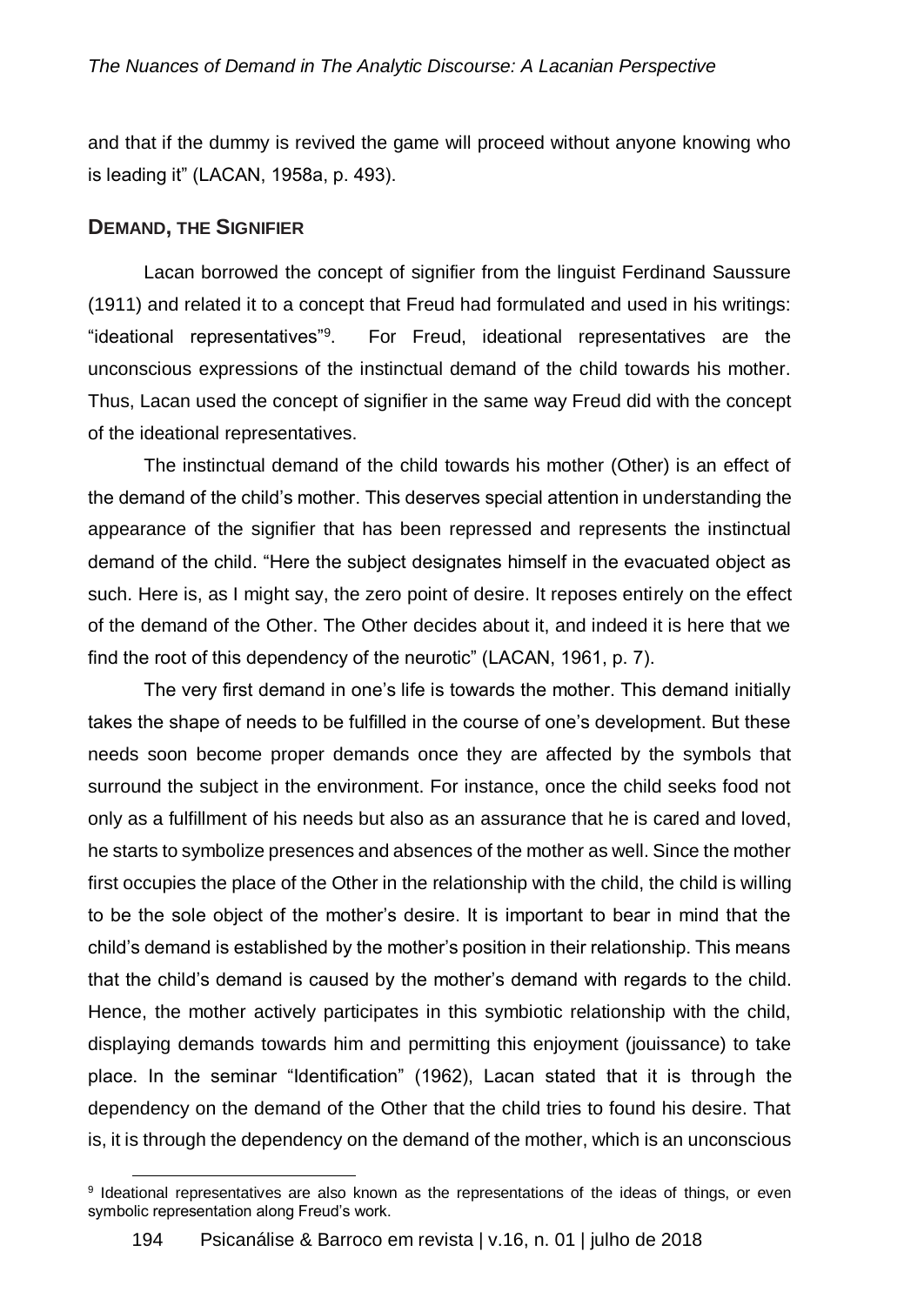demand to be supplemented as she is "not-whole"<sup>10</sup>, that the child constitutes the "object a of desire", the imaginary phallus, for his mother. However, this jouissance between the mother and the child has to be interdicted by the law that governs the rules in society. The Paternal Metaphor also known as The Name of The Father<sup>11</sup> might be substantiated by the father as well as other means that symbolically provide the functioning of society, such as the work of the mother, an older sibling, the mother's partner. The Paternal Metaphor is going to mediate the law, interdicting the jouissance between the child and the mother. Once the child is not allowed to be the object of the mother's desire, the signifier that represents the paternal metaphor is going to substitute the signifier of the mother's desire, the imaginary phallus. Thus, the signifier of the primal demand, which is the demand to be the mother's object of desire, is also going to be repressed. Let us note that Lacan called attention to the position of demand in the unconscious as an effect of castration:

> We can reconstitute it, rediscover what I will call the labyrinthic pathways on which are marked the essential fact of the position that the subject has taken in this reference, in this relationship which is structural for him, between desire and demand. And if the maintaining of the incestuous position in the unconscious is something which has a meaning, and which effectively has consequences, which are destructive in different ways of manifestations of desire, of the accomplishment of desire of the subject, it is precisely for no other reason than the following: it is that what the so-called incestuous position preserves somewhere in the unconscious, is precisely this position of demand (LACAN, 1959, p. 107).

That is to say that the repression of the primal demand gives rise to the signifier that will represent this demand. That is, the signifier will be articulated in different ways through the form of demand for love. Demand for love is how the subject conceives of his demand because he is willing to be loved. In other words, demand for love masks the presence of the sexual reality since it is kept apart as if it is a menace for the subject. This happens due to the censorship the subject suffers in the wake of castration. Nevertheless, the result of repression is the subject's disjunction and conjunction with the "lost object". Hence, the divided subject in a hesitant way wants

l

 $10$  Lacan elaborated the concept of woman as a "not-whole" in his seminar On Feminine Sexuality: The Limits of Love and Knowledge, Encore (1973), in order to explain the woman's incompleteness as a subject who is deprived of the sexual male organ. Hence, according to Lacan, woman is "not-whole" insofar as she has the choice of positing herself in the phallic function or not being part of it, whereas man as a "whole" acquires his inscription through the phallic function. That is to say that the phallic function does not depend entirely on the erectile organ, it can also be obtained through the subject's different ways of pursuing jouissance.

<sup>&</sup>lt;sup>11</sup> The Paternal Metaphor or The Name of The Father are Lacanian concepts that represent the rules of society.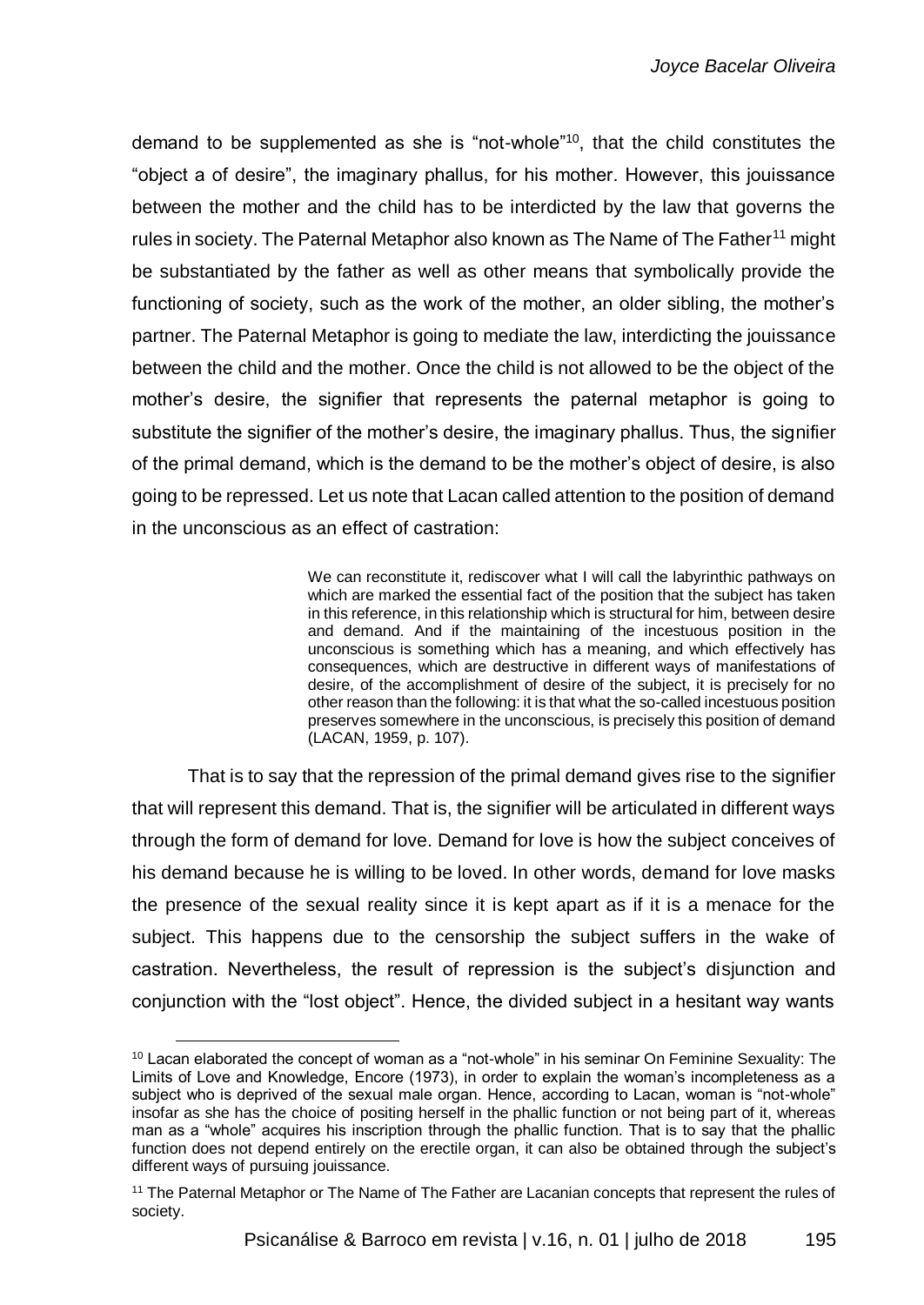to keep the place of object of the Other's desire that was experienced through the effects of the demand of the mother in the Oedipus complex. According to Lacan, these effects are at the crux of the power of the treatment because they delineate the path of desire, which is the path taken by the desiring subject after castration. In his article "The Direction of the Treatment and the Principles of Its Power" (Écrits, 1958), Lacan explains the importance to examine the place of desire in relation to the effects of demand as the only way to keep track of one's desire.

# **THE IMPORTANCE OF THE PLACE OF DEMAND IN THE TRANSFERENCE AND THE ACCESS TO THE UNCONSCIOUS**

The subject's demand is fundamental for the development of the analysis. If there is no demand, the work of psychoanalysis will be restricted to the analysis and strength of the analysand's ego as it happens in the analysis of psychotics. In psychoses there is no way for demand to be established once psychotics have not gone through the process of castration. As mentioned earlier, for the establishment of demand and subsequent desire, the subject has to undergo castration, without which, demands are reduced to needs only, without being affected by the symbolic realm. Moreover, as a consequence, the individual does not become a desiring subject, that is, he refuses subjectivity. It means that psychotics did not renounce the place of object of the mother's desire in the name of his desire, which is not dependent on the mother's demand. "The subject at a moment, it is said, and this is how Mr. Jones expresses it, has to choose between his incestuous object and his sex. If he wants to preserve one he must renounce the other. I would say that what he has to choose at this initial moment is between his demand and his desire"(LACAN, 1959, p. 108).

That is to say that the access to one's desire is possible in the analytic situation because of the unconscious formation. This involves the repression of the signifiers of demand and its sexual reality as a result of castration.

Nevertheless, the process of castration is responsible for the subject of the unconscious split into the signifiers of demand and sexual reality. This is due to the subject's separation and alienation in relation to the "lost object". Hence, the paradox presented above regarding the closure and opening of the unconscious in the transference is going to be elucidated from the understanding of the division of the unconscious into the automatic repetition of signifiers and the presentation of sexual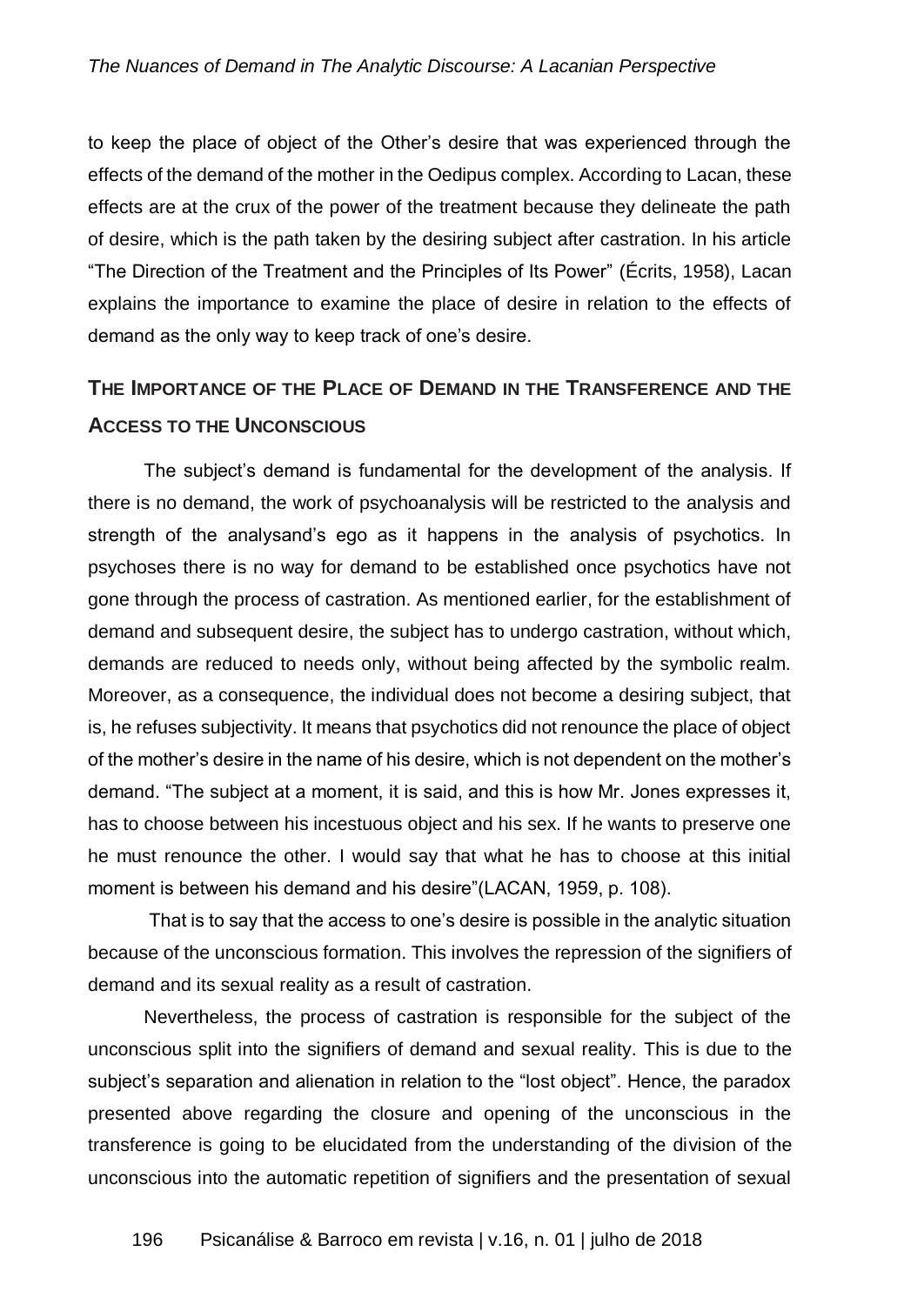reality. This division is shown in the matheme for the fantasy of Lacan  $(\$ \ll a)$ .<sup>12</sup> The matheme for the fantasy, which is further elucidated in Lacan's seminar "The Object of Psychoanalysis" (1966a), demonstrates the separation and alienation of the barred or divided subject in relation to the "lost object". To recapitulate, the barred or divided subject is a consequence of castration, which in psychoanalysis consists in the operation of interdiction that the child suffers, preventing him to be the object of his mother's desire. Whereas, the "lost object" represents the object of the mother's desire, the imaginary phallus that the child tried to be for his mother. Hence, the matheme for the fantasy presents the subject of the unconscious in relation to the "lost object", "object a", trying to keep the place experienced through the effects of the demand of the mother. But, the divided subject is in disjunction and conjunction with his sexual reality without coming to terms with his desire.

To further unfold the psychic life of the subject, it is important to return to the concept of repetition in the transference, which Lacan elaborated as the concept of Tuché of repetition in his seminar "Four Fundamental Concepts of Psychoanalysis" (1964a). Lacan refers the concept of tuché of repetition to the concept of traumatism in Freud, which appears at the level of the sexual as it is shown in the primal scene in the "Wolf Man" (FREUD, 1918). That is, it is a model of trauma as a deferred effect of a sexual memory trace from childhood. Besides that, the place of the real, the unsymbolized that was not assimilated by the action of the signifier, goes from trauma to fantasy. Lacan stated that the fantasy acts as a screen that conceals what is determinant in the function of repetition. However, the signifying repetition appears to be determined by the traumatism as real due to the fact that there is a psychic appeal to an encounter with the initial real, the real of traumatism. Thus, the work of analysis needs to unravel the traumatic scene or event in the repetition of the fantasy of the subject in order to relate it to the unconscious material.

That is to say that Lacan's investigations based on Freud's findings on the concept of transference and repetition, led Lacan to formulate that transference is the enactment of the sexual reality of the unconscious through tuché of repetition. This is possible due to the opening of the unconscious when the analyst occupies the place of "object a cause of desire" for the analysand, allowing the patient to tear down the walls of censorship, enact his fantasies and repeat himself in the analytic discourse. In

l

Psicanálise & Barroco em revista | v.16, n. 01 | julho de 2018 197  $12$  Matheme is the symbolism that Lacan constructed for thinking the psychoanalytic experience.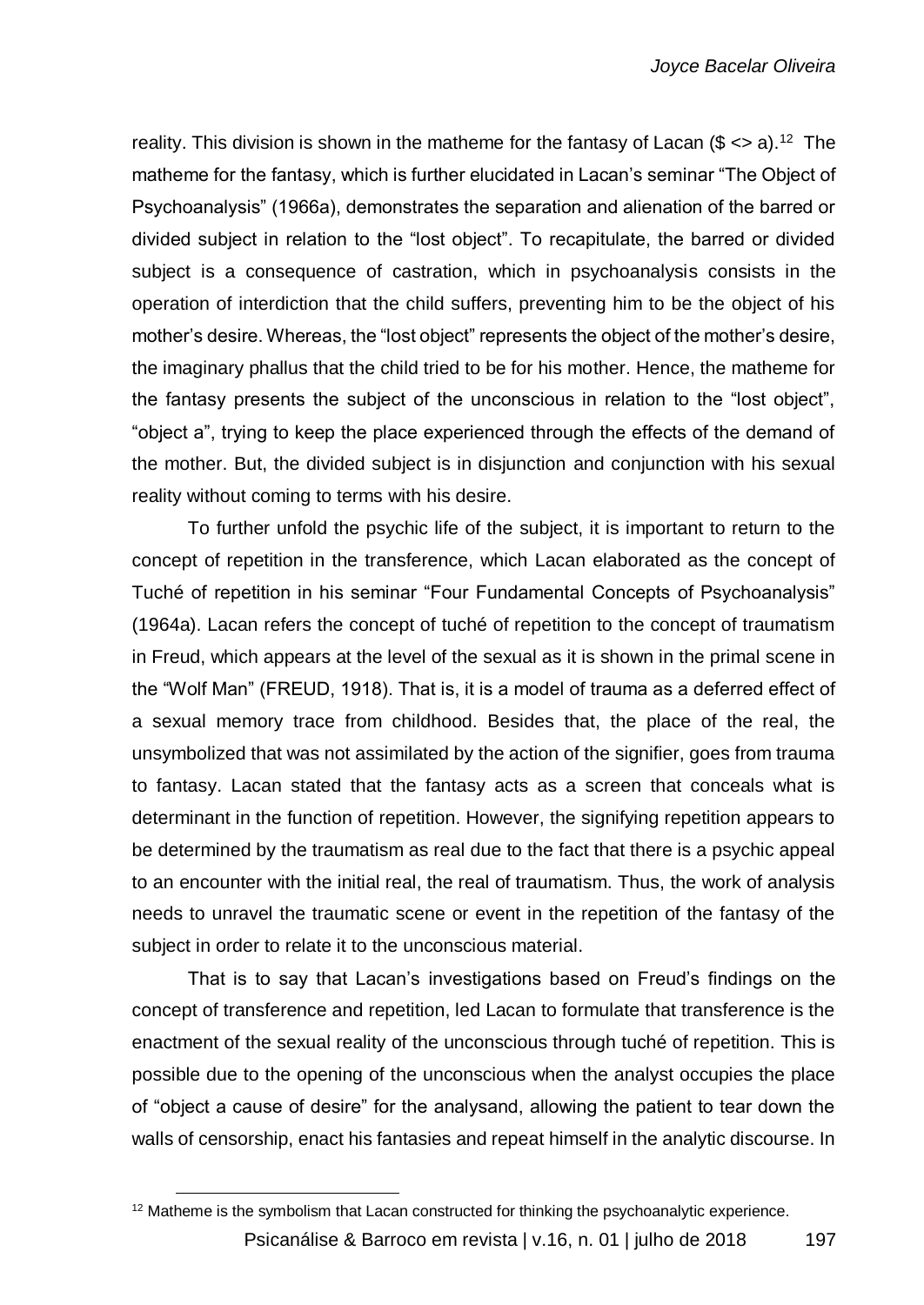doing so, the sexual reality of the unconscious becomes accessible, permitting its relation to the demand. This connection between demand and sexual reality confronts the unconscious material, the repressed signifiers. In addition, it becomes possible to relate the repressed signifiers to the real as traumatism, the action of the drives, in order to translate them into the path of desire. Therefore, there is another split besides the division of the unconscious into the automatic repetition of signifiers and the presentation of sexual reality. It is the split in the repetition into automaton and tuché. That is, repetition is divided into the automatic repetition of signifiers that are the unconscious part and the signifying repetition determined by the action of the drives, which is of the real register. Hence, instead of separating the unconscious from drives: the subject, as he appears in the field of the Other, which is the subject of the signifier, from the subject, in the field of the drive, the real of traumatism - automaton from tuché - the analytic discourse will bring them together, making the access to desire possible. This is how Lacan put it:

> If I have spoken to you of the unconscious as of something that opens and closes, it is because its essence is to mark that time by which, from the fact of being born with the signifier, the subject is born divided. The subject is this emergence which, just before, as subject, was nothing, but which, having scarcely appeared, solidifies into a signifier.

On this conjunction between the subject in the field of the drive and the subject as he appears in the field of the Other, on this effort to join oneself together, depends the fact that there is a support for the ganze sexualstrebung. There is no other. Only there is the relation of the sexes represented at the level of the unconscious (LACAN, 1964a, p. 199).

Hence, the unconscious is split into automaton, automatic repetition of signifiers, and the presentation of the sexual reality. Transference is conceived as a means that gives access to the unconscious, connecting the signifiers of demand with the signifiers of sexual reality. Besides that, transference brings together the repetition of the repressed signifiers and the symbolic repetition determined by the manifestation of the drives to the forefront in order to confront the reality of the unconscious. "The experience of the subject is thus brought back to the plane at which, from the reality of the unconscious, the drive may be made present" (LACAN, 1964a, p. 274).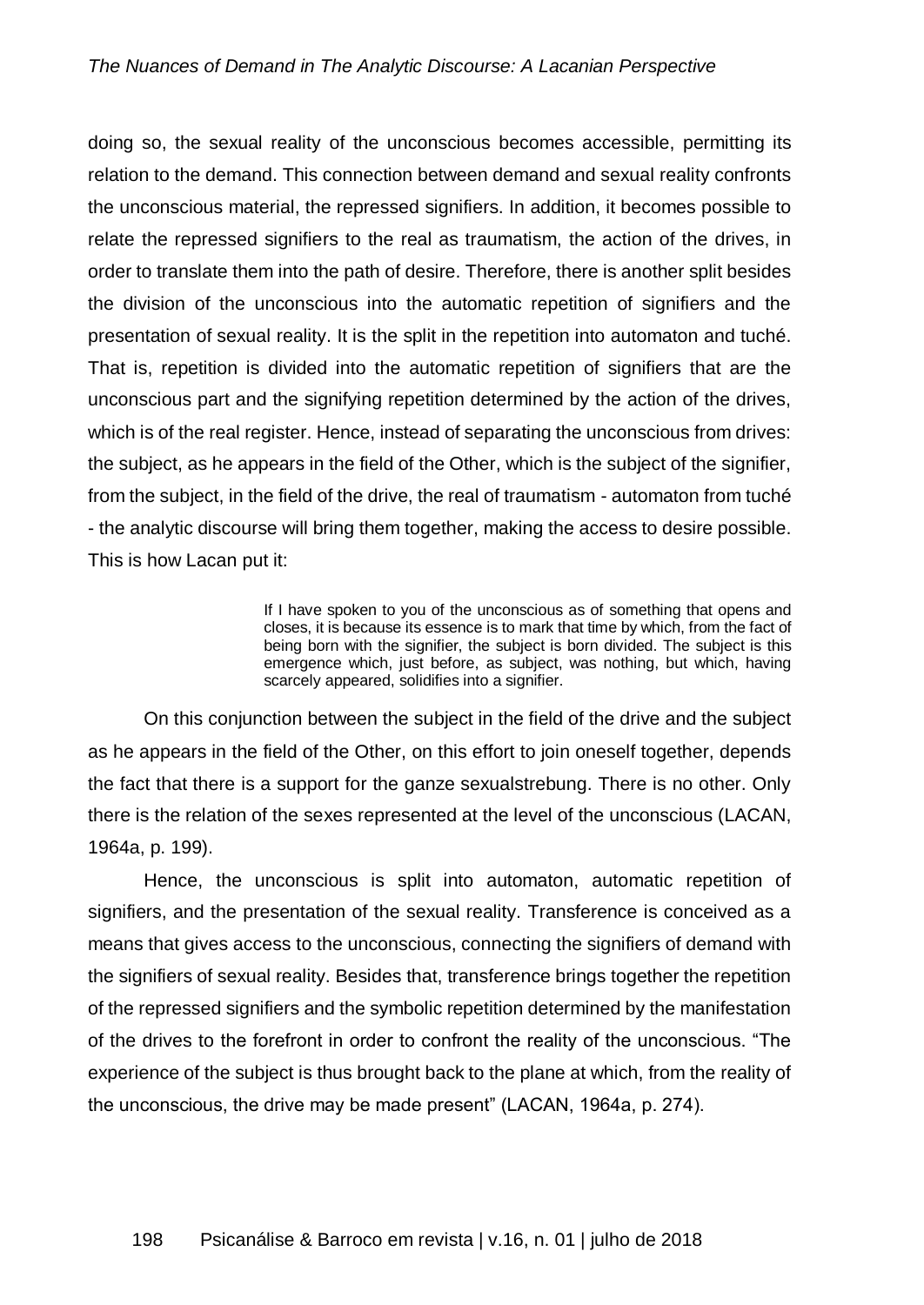# **TRANSFERENCE IN THE IMAGINARY, SYMBOLIC AND REAL ORDERS, AND THE PARTICULARIZATION OF DEMAND**

"Transference tends to be exercised in the direction of the closing up of the unconscious. I have already explained to you how it works, by referring to it the narcissistic relation by which the subject becomes an object worthy of love" (LACAN, 1964a, p. 267). That is to say that transference initially presents itself in the imaginary dimension, which is the realm of the sensorial perceptions. It is through the imaginary register that the analysand establishes a narcissistic relationship with the analyst. The analysand posits himself in the analytic sessions around his own ego and its perfections. That is, the subject makes his way to become an object worthy of love according to Lacan. Moreover, what comes to the forefront in the analysis is the ego of the analysand. This is deception and impediment for the work of analysis.

Dealing with the ego of the analysand does not imply analysis, it only means that the analysis has been reduced to ego psychology<sup>13</sup>. In his article "Presentation" on Transference" (Écrits, 1951), Lacan defined transference in the imaginary order as a moment of stagnation in the analytic experience. This is because the access to the unconscious material is censored by the ego of the analysand in the form of rationalizations. These rationalizations appear in the way the patient perceives himself as a victim of the circumstances. That is, a "fiction" that the analysand creates from his neurosis as it is shown in the "Family Romances" (FREUD, 1909), in which the patient tries to place himself in a plot to form the basis of his history. Hence, the imaginary convictions of the neurotic should be destabilized in the analytic experience in order to give place to the subjectivity of the analysand.

Once the analyst occupies the place of the Other, or the place of "subject supposed to know" ascribed by the analysand, some signifiers will come to the fore through the free associations as a manifestation of the unconscious in the symbolic realm. Furthermore, demand will be for love and the symbolic relationship will be established. However, the signifiers by themselves will only be underneath the signifying articulation of the patient's discourse without any access to the unconscious' sexual reality. This is due to the idealized place the analyst occupies in the transference. Besides, the manifestation of the unconscious only occurs in intervals as

l

 $13$  Ego psychology is the school that deals with the ego developments and its interactions with the external world.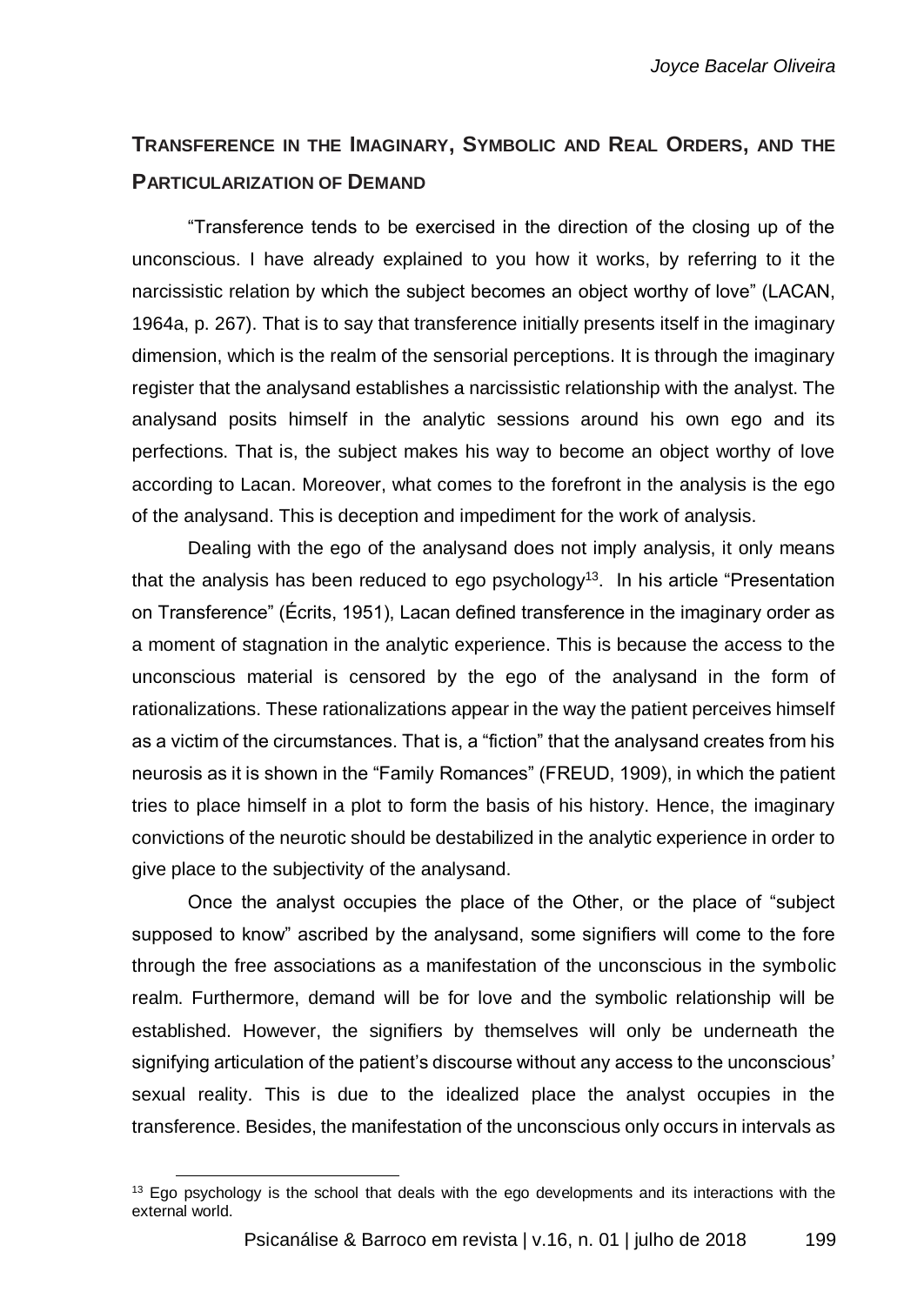#### *The Nuances of Demand in The Analytic Discourse: A Lacanian Perspective*

the subject manifests himself through dreams, slips of tongues, witticisms and symptoms in this repetition through the signifiers. This makes the unconscious appearance discontinued without being enacted by the transference. In other words, the unconscious closes itself as the effect of transference, because the analyst has become idealized by the analysand when he was ascribed the place of "subject supposed to know". The psychoanalyst has to maneuver the transference analytically in order to allow the opening of the unconscious, access to the signifiers of demand together with the signifiers of sexual reality, and the relation to the manifestation of drives. Lacan then remarked on how the subject should see himself caused as a lack by the manipulation of the transference: "I mean that the operation and manipulation of the transference are to be regulated in a way that maintains a distance between the point at which the subject sees himself as lovable – and that other point at which the subject sees himself caused as a lack by a, and where a fills the gap constituted by the inaugural division of the subject" (LACAN, 1964a, p. 270).

For this to happen, the analyst needs to abandon the place of idealization and become symbolically the "object a cause of desire" of the analysand, in order to confront the subject with his own desire. In doing so, the manifestation of the real in the symbolic repetition will be related to the emergence of signifiers. Hence, the demand of the subject will be particularized when his unconscious opens as an effect of the analyst's discourse, permitting the associations of the signifiers of demand with the signifiers of the sexual reality coupled with the action of the drives of the real register. This maneuver taken by the analyst is important to bring the signifiers of the unconscious, which represent demand and sexual reality, together with the manifestation of the drives of the real dimension. That is,

> In order to give you formulae-reference points, I will say if transference is that which separates demand from drive, the analyst's desire is that which brings it back. And in this way, it isolates the a, places it at the greatest possible distance from the I that he, the analyst, is called upon by the subject to embody. It is from this idealization that the analyst has to fall in order to be the support of the separating a, in so far as his desire allows him, in an upsidedown hypnosis, to embody the hypnotized patient (Lacan, 1964a, p. 273).

#### **THE DESIRE OF THE ANALYST**

To understand the place of demand in the transference is also important to examine the desire of the analyst. The concept of the analyst's desire is crucial in the work of analysis and has been theorized by Lacan in different times. In the seminar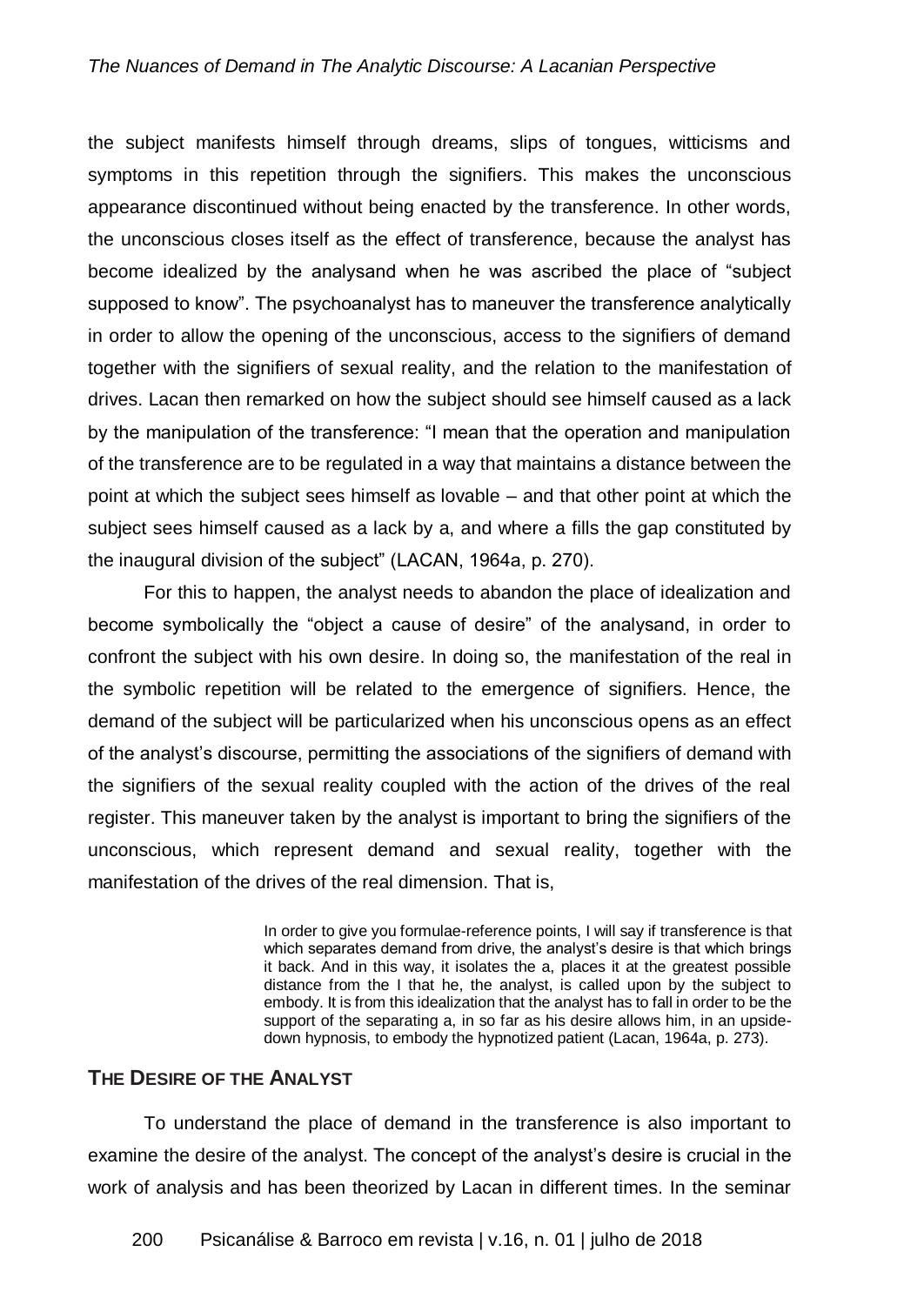"Four Fundamental Concepts of Psychoanalysis" (1964a), Lacan stated that the analyst's desire is a desire to obtain absolute difference. Lacan meant that it is a desire that makes the patient confront with his primary signifier, in which he is subjected as a consequence of castration. That is, the analysand is subjected to the primary signifier, which is the signifier of the phallus that the "lost object" became as a result of castration. Since the subject unconsciously wants to keep the place of object of the Other's desire experienced in the Oedipus complex, he is, in this way, subjected to the primary signifier. Hence, the analyst's desire is to confront the subject in this place of subjection that he is embodied in relation to the "lost object" in order to bring out his own desire: "The analyst's desire is not a pure desire. It is a desire to obtain absolute difference, a desire which intervenes when, confronted with the primary signifier, the subject is, for the first time, in a position to subject himself to it. There only may the signification of limitless love emerge, because it is outside the limits of the law, where alone it may live" (LACAN, 1964a, p. 276).

In the seminar "The Other Side of Psychoanalysis" (1970), the analyst's desire is defined as desire to know. The desire to know of the analyst is with regards to the master signifiers of the subject that come from the Other. Master signifiers correspond to single traits or specific characteristics of the Other, the one responsible to mediate the rules of society to the subject, and from whom the subject became identified with. Hence, in this seminar Lacan used a matheme to demonstrate the dynamics of the signifiers in the analyst's discourse and how the analyst operates with respect to the patient. Thus, the analyst symbolically occupies the place of "object a cause of desire" in his discourse. This place concerns the position through which the analyst supports the speech of the analysand in a way that the analysand is able to produce master signifiers. Hence, the master signifiers of the subject should come to the fore in the analytic discourse through the articulations of the demands of the patient in the transference. Besides that, the psychoanalyst, through his interpretations, gives sense to the unconscious content and action of the drives that come up in the sessions in the signifying chain of discourse of the analysand in order to track down the subject's desire. This is how Lacan formulated the position of the analyst: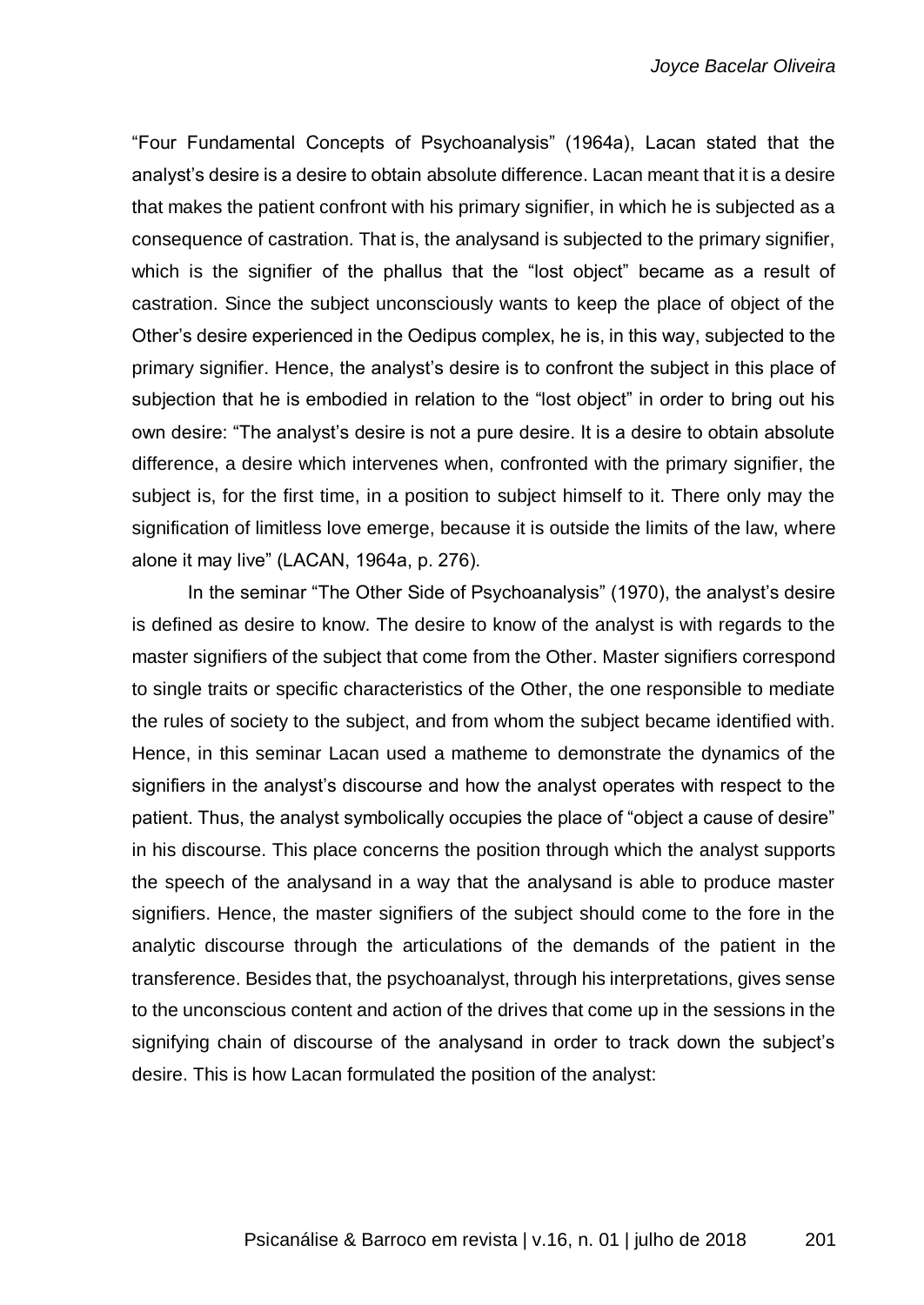Concerning the position called that of the analyst - in cases that are moreover improbable, for is there even a single analyst? Who knows? But one can raise it theoretically - it is the object a itself that comes to the place of the command. It's as identical with the object a, that is to say with what presents itself for the subject as cause of desire, that the psychoanalyst offers himself as the end point for this insane operation, a psychoanalysis, insofar as it sets out on the trace left by the desire to know (LACAN, 1970, p. 106).

Hence, the place of the "object a cause of desire" is part of the analyst's discourse that was elaborated by Lacan in 1970. This discourse consists of four elements:<sup>14</sup> a, object cause of desire; S2, knowledge; \$, the barred or divided subject and S1, the master signifier. Their positions above and below the bar on either side of the diagram represent four different functions: the agent, the truth, the other and the production respectively. In this discourse, the analyst is the agent and accepts to be, symbolically, the "object a cause of desire" of the analysand in order to situate the analysand's in his own division while subject, pushing the analysand to produce master signifiers. The function of truth, which is beneath the analyst in the diagram, is fed through the analysand's production of master signifiers. This function of production is under the function of the other, which is the analysand in the diagram. Thus, this discourse is the maneuver that Lacan elaborated aiming at the removal of the analyst from the place of identification, permitting the opening of the unconscious of the analysand, access to the signifiers and subsequent relation to the action of the drives.

I believe that the concept of desire of the analyst that Lacan developed in 1964 as well as the other one he elaborated in 1970 complement one another. In a sense that the subject should be confronted in his place of subjection to the primary signifier, the "lost object", as well as in his place of subjection to the master signifiers, the Other's desire. This confrontation is the means for the subject to get to know what he is in relation to his demand in the transference, coming to terms with his own desire.

# **THE ADVENT OF THE SUBJECT OF THE UNCONSCIOUS IN ANALYSIS**

"Interpretation is not open to all meanings. It is not just any interpretation. It is a significant interpretation, one that must not be missed. This does not mean that it is not this signification that is essential to the advent of the subject. What is essential is that he should see, beyond this signification, to what signifier – to what irreducible, traumatic, non-meaning – he is, as subject, subjected" (LACAN, 1964a, p. 250).

l <sup>14</sup> The matheme of the discourse of the analyst: a/S2 - \$/S1.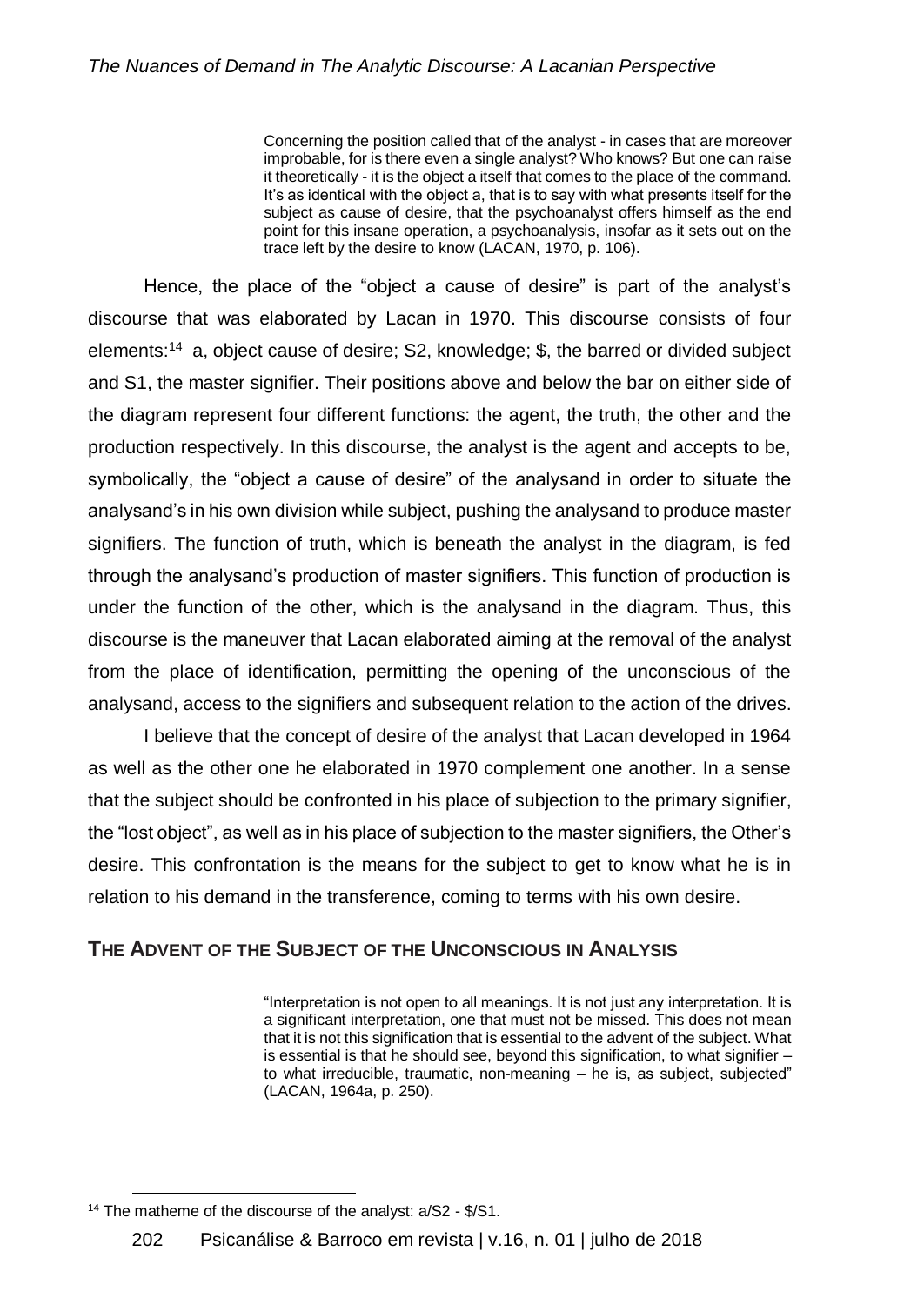Interpretation has a significant role in unfolding the psychoanalytic discourse and it is an important tool in the analyst's hands to confront the subject in his place of desiring subject. The advent of the subject is an operation that takes place in the analytic experience, in a sense that the subject should assume his own desiring position with regards to others. This means that the subject should unleash himself from the place of subjection to the Other's desire. The advent of the subject of the unconscious in analysis is essential to desalienate<sup>15</sup> the subject from the Other's desire. It is a move from being object of the Other's desire to be subject of his own desire. Even though the existence of the subject is due to the Other's desire, the subject also posits himself with respect to his own existence once he assumes a position with respect to the "lost object". The subject's emergence is indeed caused by the Other's desire when he gains access to the signifier of the Other's desire through the paternal metaphor. But since the subject becomes identified with the "lost object" as a consequence of castration, he also subjectifies his existence. In other words, the subject symbolizes his relation of separation and alienation to the "lost object" as it is shown in matheme of the fantasy  $(\frac{6}{5}$  <> a). Here, the subject is divided owing to the repression of the first signifier (signifier of the phallus) and, subsequently, separated and alienated in relation to the "lost object". However, this identification of the subject with the "lost object" does not allow him to implicate himself in his own discourse as a desiring subject once he still situates himself as object of the Other's desire. Lacan (1959) then stated that:

> It is between the avatars of his demand and what these avatars have made him become, and on the other hand this exigency for recognition by the Other which can be called exigency for love on this occasion, that there is situated a horizon of being for the subject of whom there is question, namely of knowing whether the subject can reach it or not. It is in this interval, in this gap that there is situated an experience which is that of desire, which is first of all apprehended as being that of desire of the Other, and within which the subject has to situate his own desire. His own desire as such cannot be situate elsewhere than in this space (LACAN, 1959, p. 14).

Hence, the analytic maneuver should take place positing the subject as responsible for his actions. This leads the subject to assume his own cause with respect to the Other's desire. That is, the subject should subjectify the sexual reality and traumatic cause of his own advent as subject. Then, he may occupy the place

l <sup>15</sup> Whereas the term alienation is used in Lacan to describe the condition of the subject to recognize himself through the Other, desalienation is used to infer the process of independence from the Other's desire.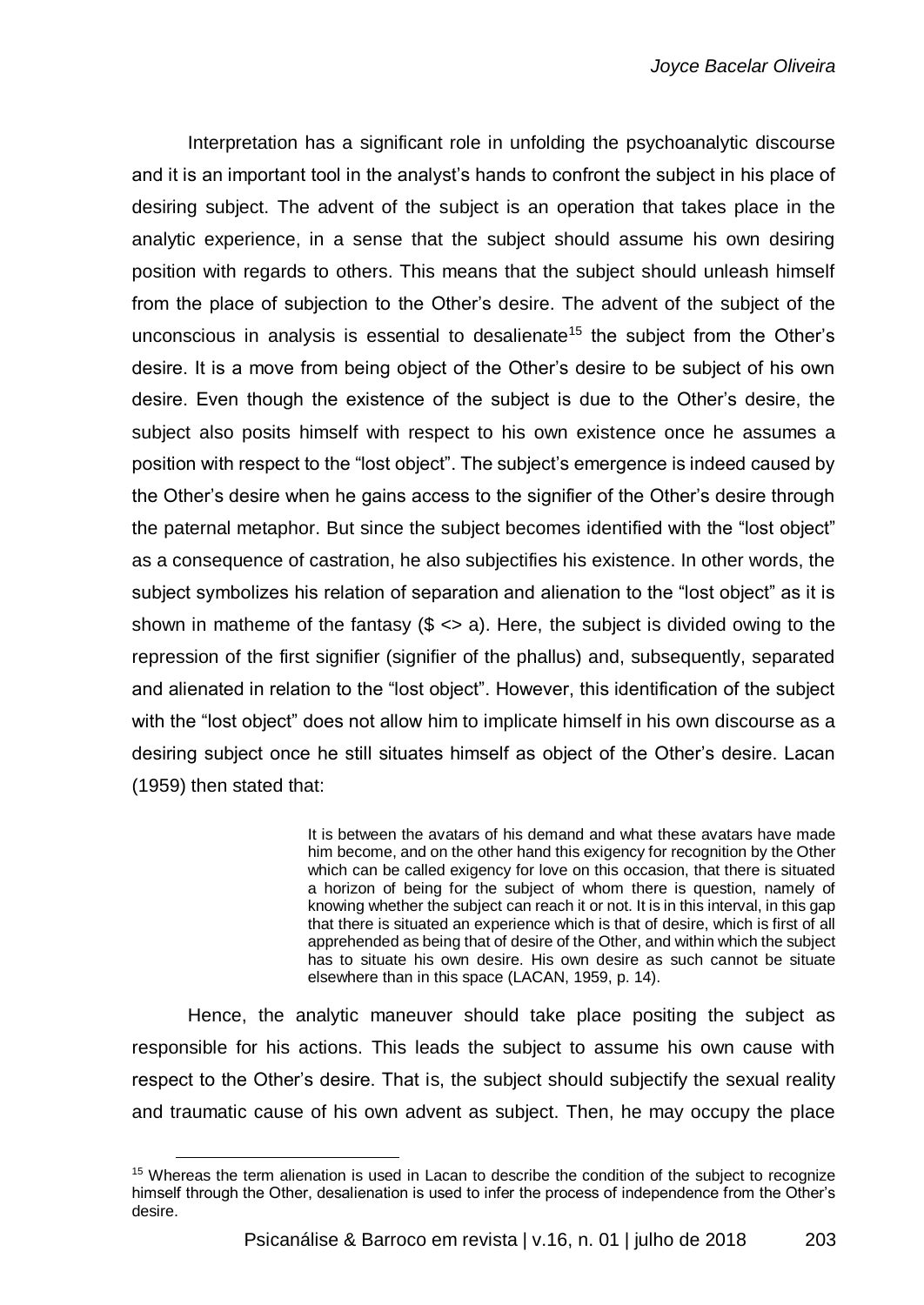where the Other's desire had been. In assuming his own cause, the subject adopts a new position with respect to the Other as language and the Other as desire once both language and desire of the subject come from the Other. This involves the subject becoming able to say "I", for instance: "I did", "I was", "I am" rather than "It happened to me", "Someone did it to me", "He/She is".

"I must come into being in analysis, where the unconscious was (to be) itself'' (LACAN, 1960a, p. 691). When Lacan said "I" must come into being in analysis, where the unconscious was itself, he was in a way quoting Freud's motto (1933) wo es war, soll Ich werden (where it was, I shall become). Lacan related it to the truth that should come up when the subject is confronted with his unconscious desire. In other words, there where it was, the Other's discourse was, the subject must say "I" implicating himself in his desiring position. Thus, the analysand should also situate himself in relation to his demands in the transference. That is, what his position is as a desiring subject in relation to his demands in the analytic experience.

#### **FOR DEMAND TO BE INSTITUTED, THE ANALYTIC SETTING IS CRUCIAL**

"I said somewhere that an analyst has to pay something if he is to play his role. He pays in words, in his interpretations. He pays with his person to the extent that through the transference he is literally dispossessed" (LACAN, 1960b, p. 357). That is, the analyst pays with his desire. The desire of the analyst to operate an analysis is crucial for the establishment of demand in the transference.

Now, considering the analytic setting, in what extent is it important in operating an analysis? Could an analyst lead an analysis on the phone or skype, for instance? Maybe the answer would be: is it possible to sustain any kind of relationship this way? Possibly, not. But, taking into account only the relationship between the analyst and the analysand, what is the impediment for the development of an analysis outside the consulting room? Firstly, the establishment of transference initially occurs in the imaginary dimension, in which the analysand's ego is in the forefront together with all its defenses. If the analysis takes places on the phone, it is probably all about the ego of the analysand and its defenses once there is no private space to move forward and tackle the analysand's unconscious elements. Besides, the silence of the analyst does not suppose presence, neither interpretation since it is all about the interaction on the phone. Naturally, voices are superimposed in this kind of situation due to the lack of setting, which also implies the absence of bodies. If interpretation is the analyst's only

204 Psicanálise & Barroco em revista | v.16, n. 01 | julho de 2018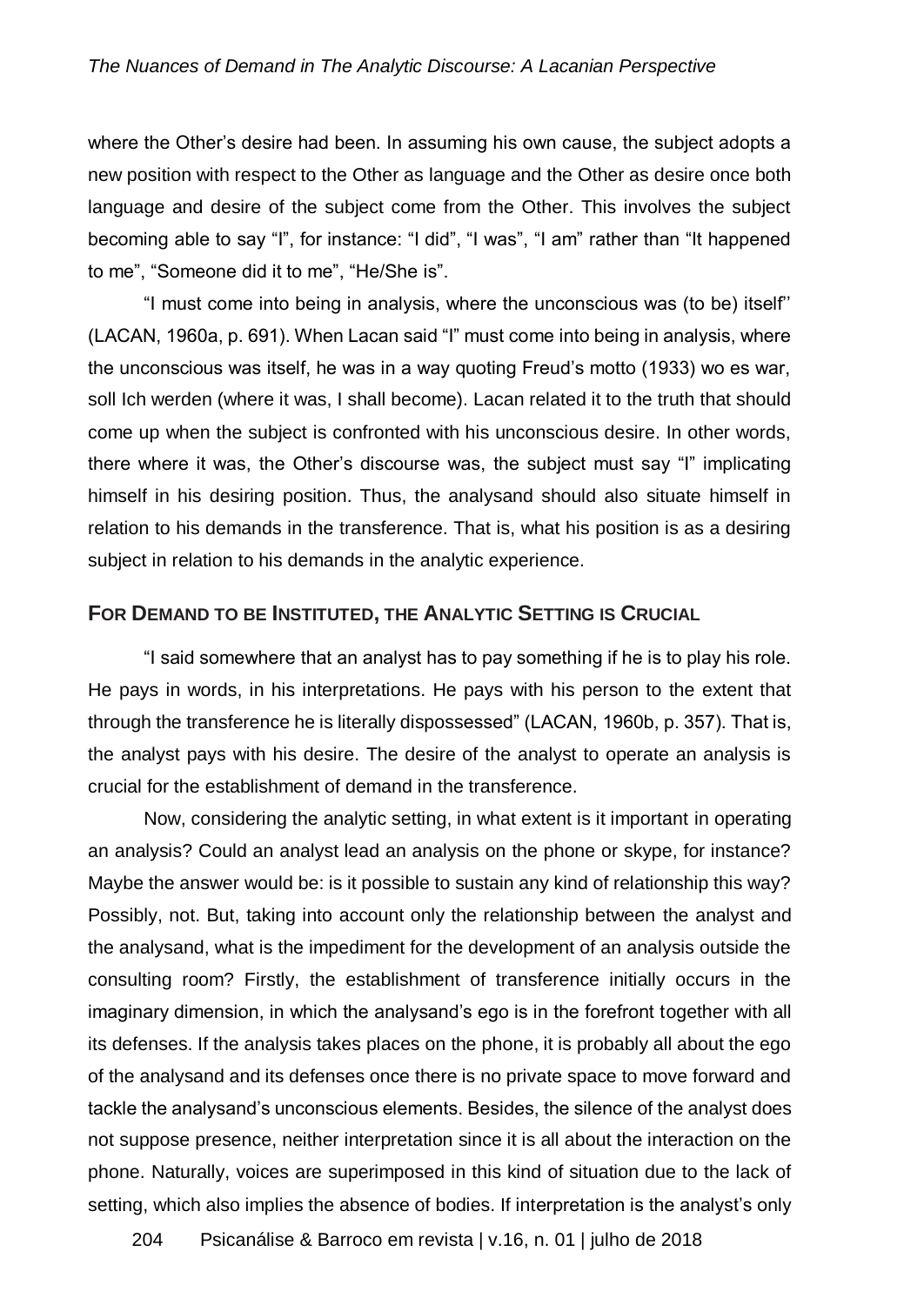job, the analyst remains the "subject supposed to know". That is, the analyst's speech is privileged over the analysand's when it should be the other way round. Secondly, demand presents itself more as a request, being sort of affected by the transference in the symbolic register. This is because the place that the analyst occupies for the analysand eventually becomes that either of the master, the one who has got the power, or that of the university, the one who has got the knowledge, according to Lacan's discourses of the master and the university (1970). That is, the analyst becomes idealized by the analysand, without the possibility of occupying the place of "object a cause of desire" as there is no environment for the analyst's maneuvers. Thus, the analyst is unable to place the analysand as subject supposed to know about his own symptom if there is no setting for the withdrawal of the analyst's ego. This is because the analyst is engaged in the dyadic relationship through one only way of intervention, which is his voice. Furthemore, demand is not really instituted in order to particularize later on. In other words, demand may not be enacted in the transference in conjunction with the sexual reality once there is no space for the patient to overcome his censorship. Hence, the relationship is reduced to problems solving without dealing with the unconscious material. Thirdly, persecutory feelings, which are part of the imaginary realm, can be developed since there is no analytic setting. The analysand might wonder if there is anybody else listening to what he says, keeping the access to the unconscious closed.

Therefore, the relationship between the analyst and analysand probably fluctuates between the imaginary and symbolic dimensions. In a sense that there is less possibility for the signifiers of demand and sexual reality to emerge coupled with the manifestation of drives of the real realm. Besides, neither the desire of the analyst nor the desire of the analysand will operate once the relationship has been reduced to resolve problems, instead of the constitution of desire in both parts. Lacan argued that: "what the analyst has to give, unlike the partner in the act of love, is something that even the most beautiful bride in the world cannot outmatch, that is to say, what he has. And what he has is nothing other than his desire, like that of the analysand, with the difference that it is an experienced desire" (LACAN, 1960b, p. 369).

Hence, as we can see, there are many aspects involved in the consulting room that enable the establishment and development of one's analysis.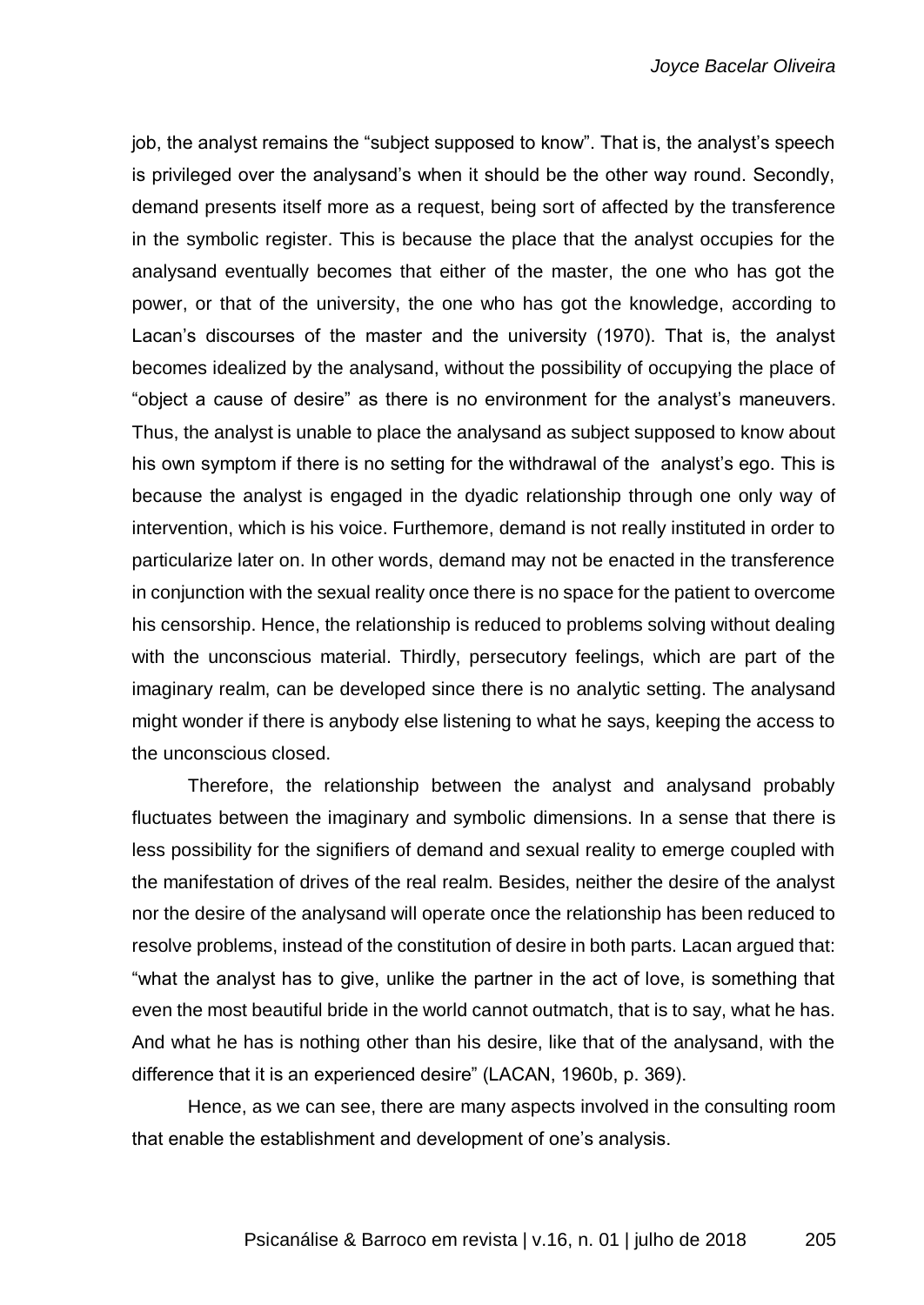#### **CONCLUSION**

This work represents the elaborations on the topic of demand in the transference and what can possibly be involved in it with special attention to the analytic experience.

In elaborating the theme of demand in the transference, it was indispensible to make references to the place of desire. The place of desire is intertwined with the place of demand, in a sense that the advent of desire is owing to the frustration of the primal demand in the subject's life. Hence, it is clear that the establishment of desire is due to the experience of demand. Therefore, the importance of experiencing demand in one's life as well as in the analytic setting is fundamental to have desire functioning.

My research on the place of demand in the transference shows the establishment of demand in the analytic situation, taking into account the position of subject as object of the Other's desire in the wake of castration. Thus, the process of castration consists in the effacement of the subject by the action of the signifier of the paternal metaphor, making him barred or divided in his condition of desiring subject. This division creates a tension and certain impasses that are part of the subject's dependency on the Other's desire and alienation in relation to the "lost object".

Hence, the impasses that the neurotic presents as a divided subject, are above all the impasses of his desire once his desire is not only dependent on the Other's desire, but also an effect of the demand of the Other (mother). Besides that, the first demand of the subject to be the object of the Other's desire, that has been repressed, is always renewed through the signifiers that represent it. These signifiers that represent the primal demand come up in accordance with the circuits that have been made for the advent of desire. It means that the cycle of need-demand-frustration is activated once the metonymic object, which is the "lost object", runs symbolically beneath all forms of demand. Hence, the sanction of demand and its subsequent effects are what give structure to desire.

Therefore, the structure of the neurotic reveals that his desire is not his own since it comes from the Other. However, he is implicated in this symbolic detour, in a sense that he situates himself as a subject subjected to the Other's desire and to the "lost object". In subjectifying his position regarding the desire of the Other and the "lost object", he should assume this desire as his own once it takes the symbols given by him. In doing so, the subject becomes aware of the demands he displays in the analysis and what he is in relation to these demands. However, it is essential that the

206 Psicanálise & Barroco em revista | v.16, n. 01 | julho de 2018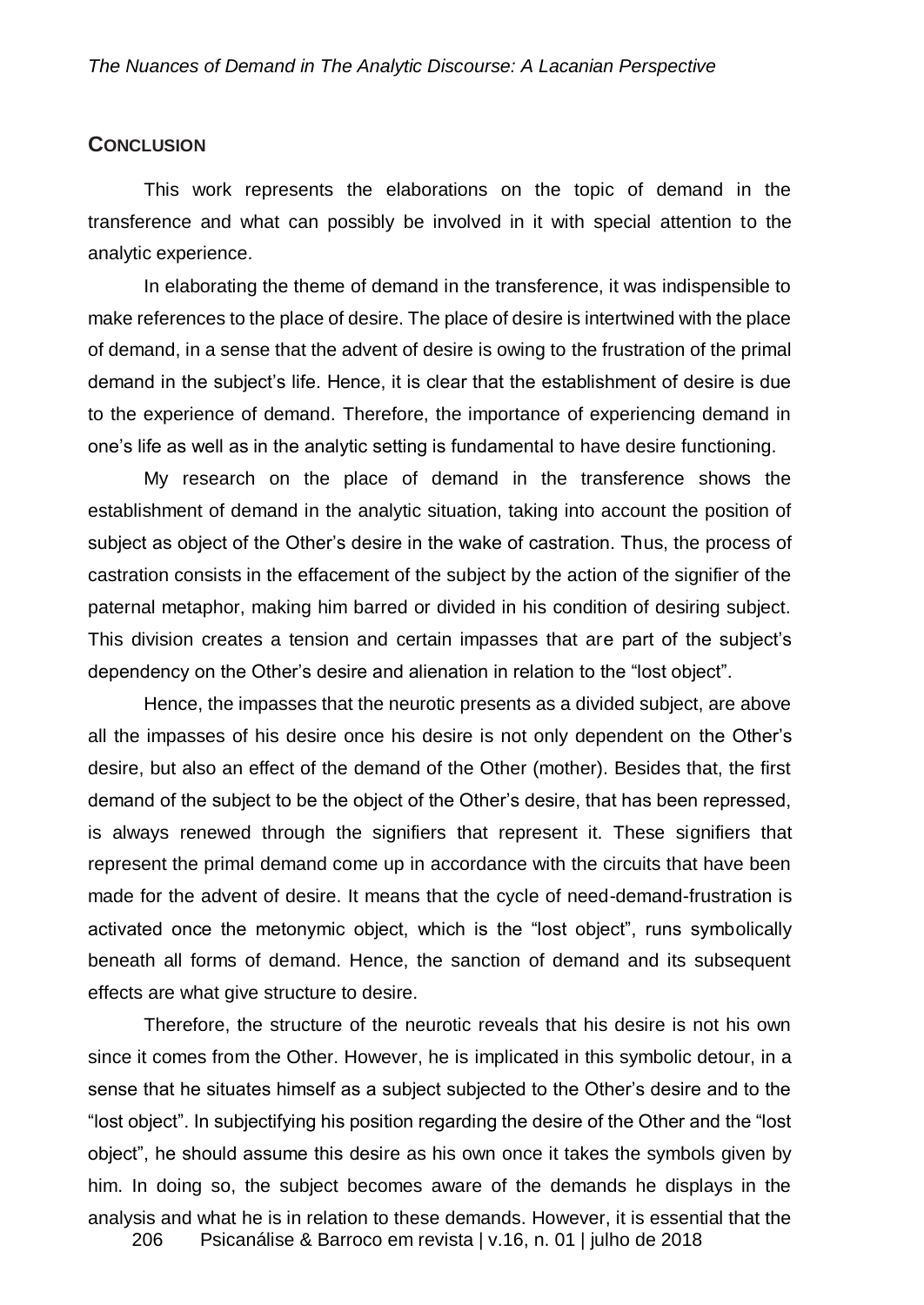analytic discourse leads the subject to relate his unconscious material, the signifiers of demand and sexual reality, to the manifestation of the drives in order to understand the path of his desire. Otherwise, the drives will remain unsymbolized interfering in the subject's functioning and, consequently, the subject will not be able to posit himself in relation to his desire.

I presented above a summarized trajectory of my dissertation. I would like to conclude by saying that writing this dissertation was an opportunity to develop a theme of great interest to me due to its relevance in the psychoanalytic practice. Besides that, it made me think about the place of demand in child analysis. I suppose it is important to raise the question of demand in the transference with respect to child psychoanalysis, as the child's parents are directly involved in the request for their child's analysis. Thus, it is interesting to elaborate how demand is instituted in this case and how it operates in the psychoanalytic situation. That is, in what extent there is demand from the part of the child and how it works in the analysis. I believe that the place of demand in the transference in child analysis is a very intriguing issue and deserves a lot of research. It is something that I intend to investigate and write about in future studies.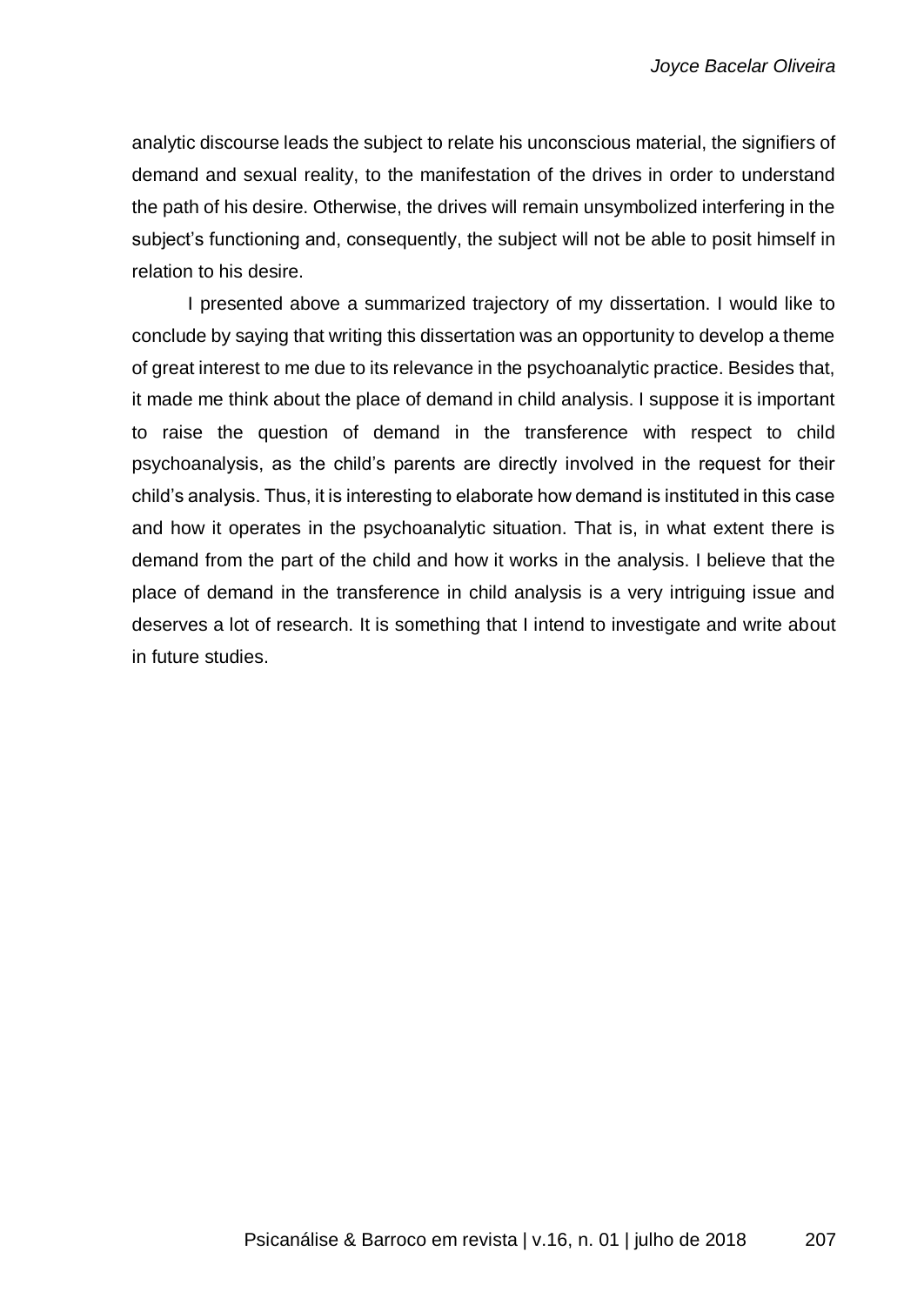# **REFERÊNCIAS**

FREUD, S. (1909). Family Romances. The Standard Edition of the Complete Psychological Works of Sigmund Freud, Volume IX (1906-1908): Jensen's 'Gradiva' and Other Works, 235- 242.

\_\_\_\_\_\_\_\_\_\_. (1912). The Dynamics of Transference, The Standard Edition of the Complete Psychological Works of Sigmund Freud, Volume XII (1911-1913): 97 – 108, The Hoggard Press, London, 2001.

\_\_\_\_\_\_\_\_\_\_. (1918). From the History of an Infantile Neurosis, The Standard Edition of the Complete Psychological Works of Sigmund Freud, Volume XVII (1917-1919): An Infantile Neurosis and Other Works, 1-124, The Hoggard Press, London, 2001.

\_\_\_\_\_\_\_\_\_\_. (1920). Beyond the Pleasure Principle, The Standard Edition of the Complete Psychological Works of Sigmund Freud, Volume XVIII (1920-1922): 3 – 64, The Hoggard Press, London, 2001.

LACAN, J. (1951). Presentation on Transference. In Jacques Lacan. Écrits, trans. Bruce Fink, pp.176-185. Norton, 2006.

\_\_\_\_\_\_\_\_\_\_. (1953).The Function and Field of Speech and Language in Psychoanalysis. In Jacques Lacan. Écrits, trans. Bruce Fink, pp.671-702. Norton, 2006.

\_\_\_\_\_\_\_\_\_\_. (1955).Variations on the Standard Treatment. In Jacques Lacan. Écrits, trans. Bruce Fink, pp.269-302. Norton, 2006.

\_\_\_\_\_\_\_\_\_\_. (1958a). The Direction of the Treatment and the Principles of Its Power. In Jacques Lacan. Écrits, trans. Bruce Fink, pp.489-542. Norton, 2006.

\_\_\_\_\_\_\_\_\_\_. (1958b). The Signification of the Phallus. In Jacques Lacan. Écrits, trans. Bruce Fink, pp.575-584. Norton, 2006.

\_\_\_\_\_\_\_\_\_\_. (1959). Desire and its Interpretations. Book VI. Trans. Cormac Gallagher unpublished.

\_\_\_\_\_\_\_\_\_\_. (1960a). The Subversion of the Subject and the Dialectic of Desire in the Freudian Unconscious. In Jacques Lacan. Écrits, trans. Bruce Fink, pp.671-702. Norton, 2006.

\_\_\_\_\_\_\_\_\_\_. (1960b). The Ethics of Psychoanalysis. Book VII, trans. Dennis Porter 1992. London, Routledge.

\_\_\_\_\_\_\_\_\_\_. (1961). Transference. Book VIII. Trans. Cormac Gallagher unpublished.

\_\_\_\_\_\_\_\_\_\_. (1962). Identification. Book IX. Trans. Cormac Gallagher unpublished.

\_\_\_\_\_\_\_\_\_\_. (1964a). The Four Fundamental Concepts of Psycho-Analysis. Book XI, trans. Alan Sheridan 1977. London, The Hogarth Press Ltd.

\_\_\_\_\_\_\_\_\_\_. (1964b). On Freud's "Trieb" and the Psychoanalyst's Desire. In Jacques Lacan. Écrits, trans. Bruce Fink, pp.722-725. Norton, 2006.

\_\_\_\_\_\_\_\_\_\_. (1966a). The Object of Psychoanalysis. Book XIII. Trans. Cormac Gallagher unpublished.

\_\_\_\_\_\_\_\_\_\_. (1966b). On the Subject Who Is Finally in Question. In Jacques Lacan. Écrits, trans. Bruce Fink, pp.189-196. Norton, 2006.

\_\_\_\_\_\_\_\_\_\_. (1970). The Other Side of Psychoanalysis. Book XVII, trans. Russell Grigg 2007. London, W. W. Norton & Company, Inc.

208 Psicanálise & Barroco em revista | v.16, n. 01 | julho de 2018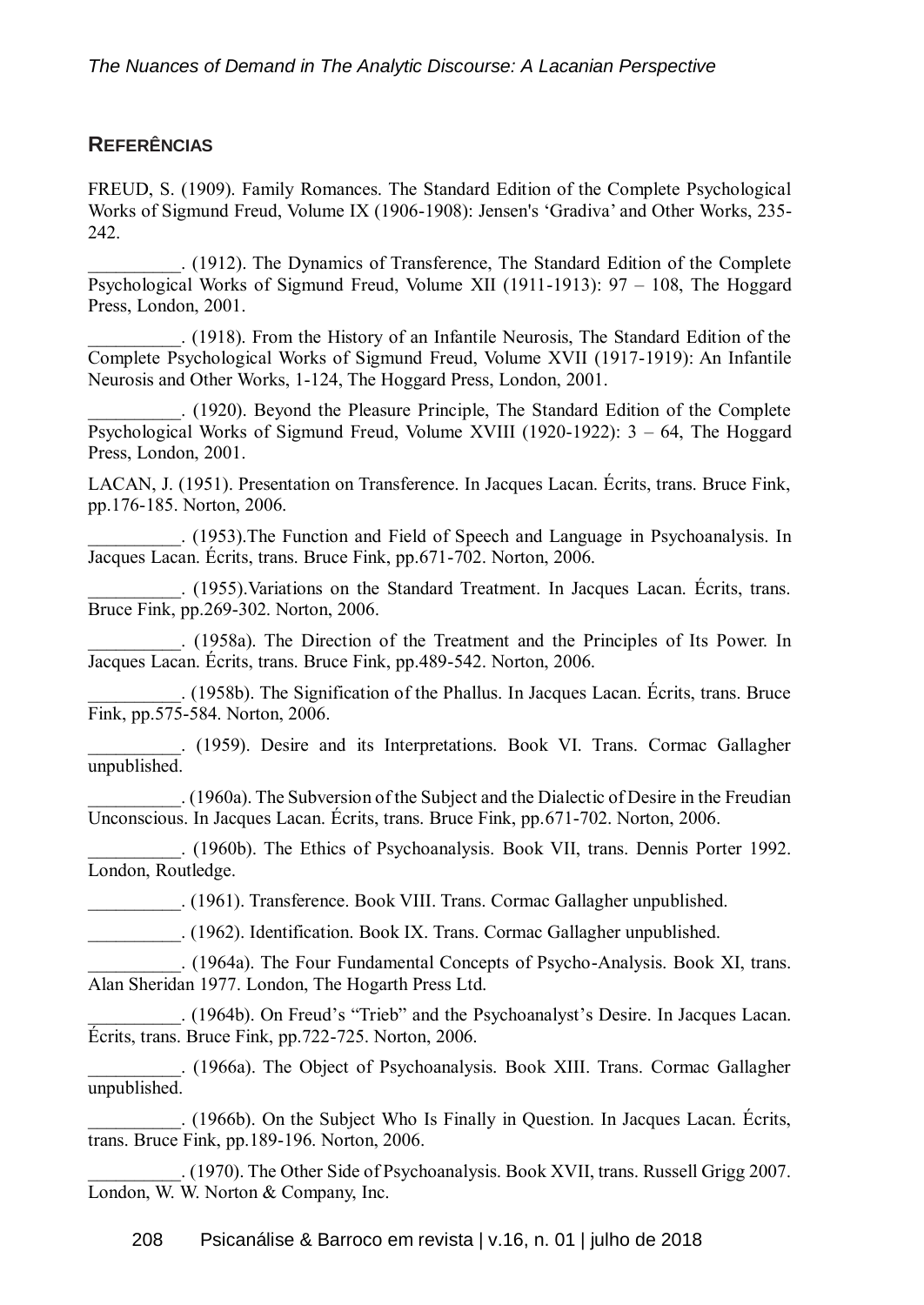\_\_\_\_\_\_\_\_\_\_. (1973). On Feminine Sexuality: The Limits of Love and Knowledge, Encore, trans. Book XX. Bruce Fink 1999. London, W. W. Norton & Company, Inc.

SAUSSURE, F. (1907-1911). Course in general linguistics; edited by Charles Bally and Albert Sechehaye; with the collaboration of Albert Riedlinger; translated and annotated by Roy Harris. London: Duckworth, 1983.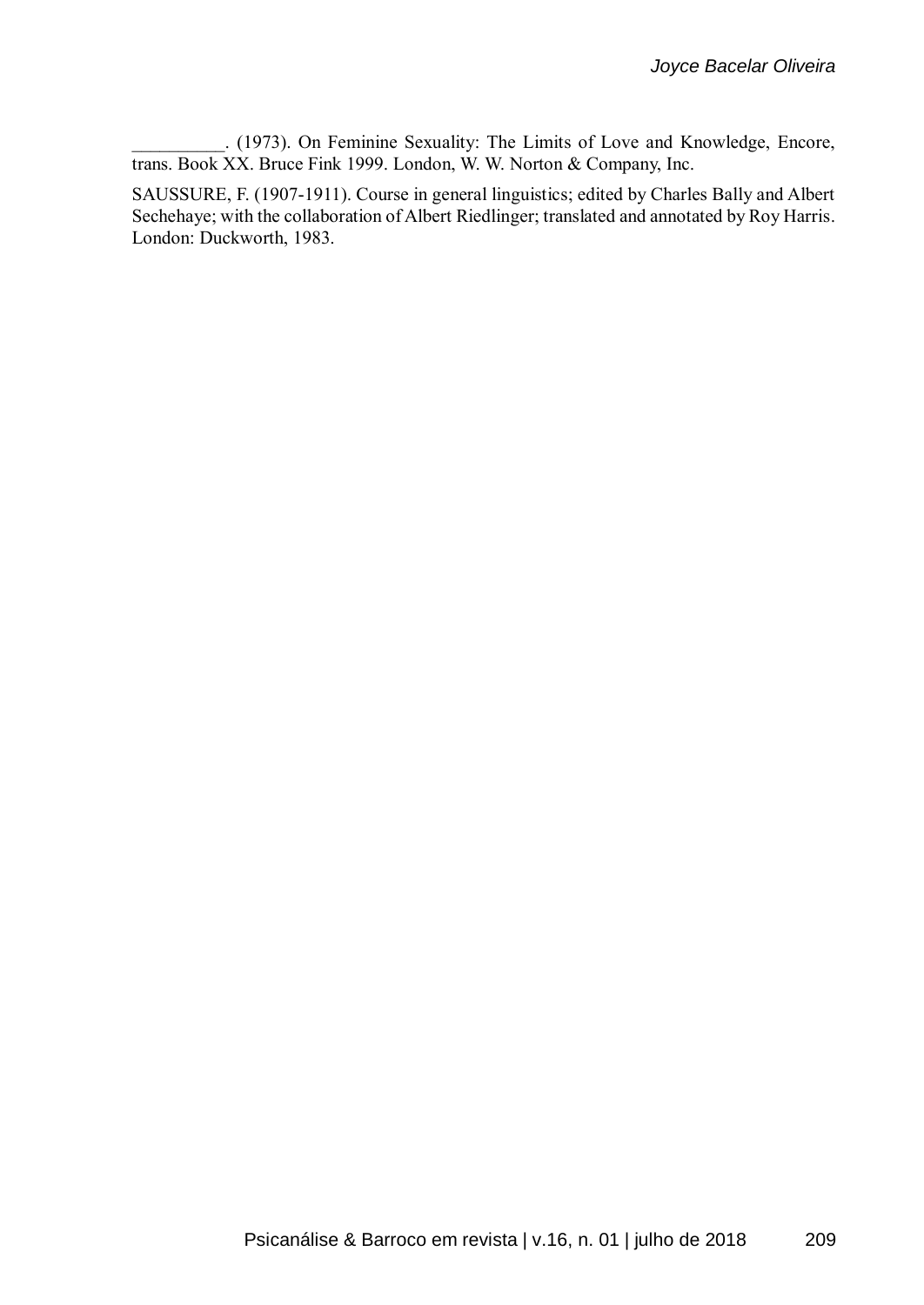# **AS NUANCES DA DEMANDA NO DISCURSO ANALÍTICO: UMA PERSPECTIVA LACANIANA**

### **RESUMO**

Esse artigo examina o estabelecimento da demanda do analisando na experiência analítica, considerando a sua posição de sujeito desejante como efeito do processo de castração. Esse trabalho tem como objetivo investigar o lugar da demanda na transferência através de aspectos relevantes para o trabalho clínico, tais como os manejos do analista no desenrolar da análise. Dessa forma, a autora investiga as elaborações de Lacan sobre o conceito de transferência e sua aplicabilidade na clínica psicanalítica.

**PALAVRAS-CHAVE:** Demanda. Sujeito Desejante. Transferência. Lacan. Clínica Psicanalítica.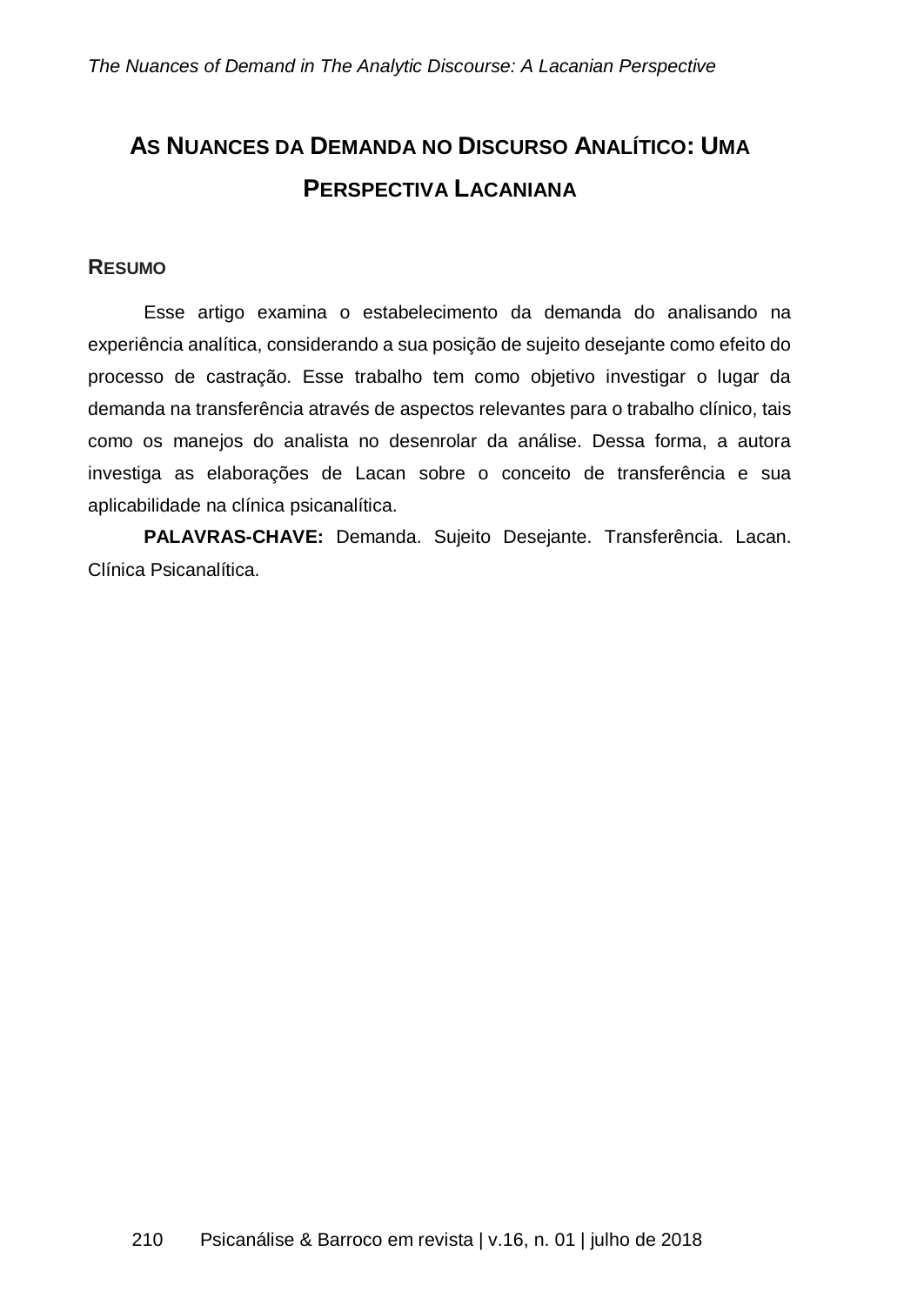# **LES NUANCES DE LA DEMANDE DANS LE DISCOURS ANALYTIQUE : UNE PERSPECTIVE LACANIENNE**

# **RÉSUMÉ**

Cet article examine la demande du patient dans l'expérience analytique, en tenant compte de leur position sujet désirant comme un effet de processus de castration. Il vise à examiner la place de la demande dans le transfert en considérant des aspects pertinents au travail clinique, tels que les manœuvres de l'analyste dans le développement de son analyse. Par conséquent, l'auteur étudie les élaborations de Lacan sur le concept du transfert et de son application dans la clinique psychanalytique.

**MOTS-CLÉS:** La Demande. Sujet Désirant. Transférer. Lacan. Clinique Psychanalytique.